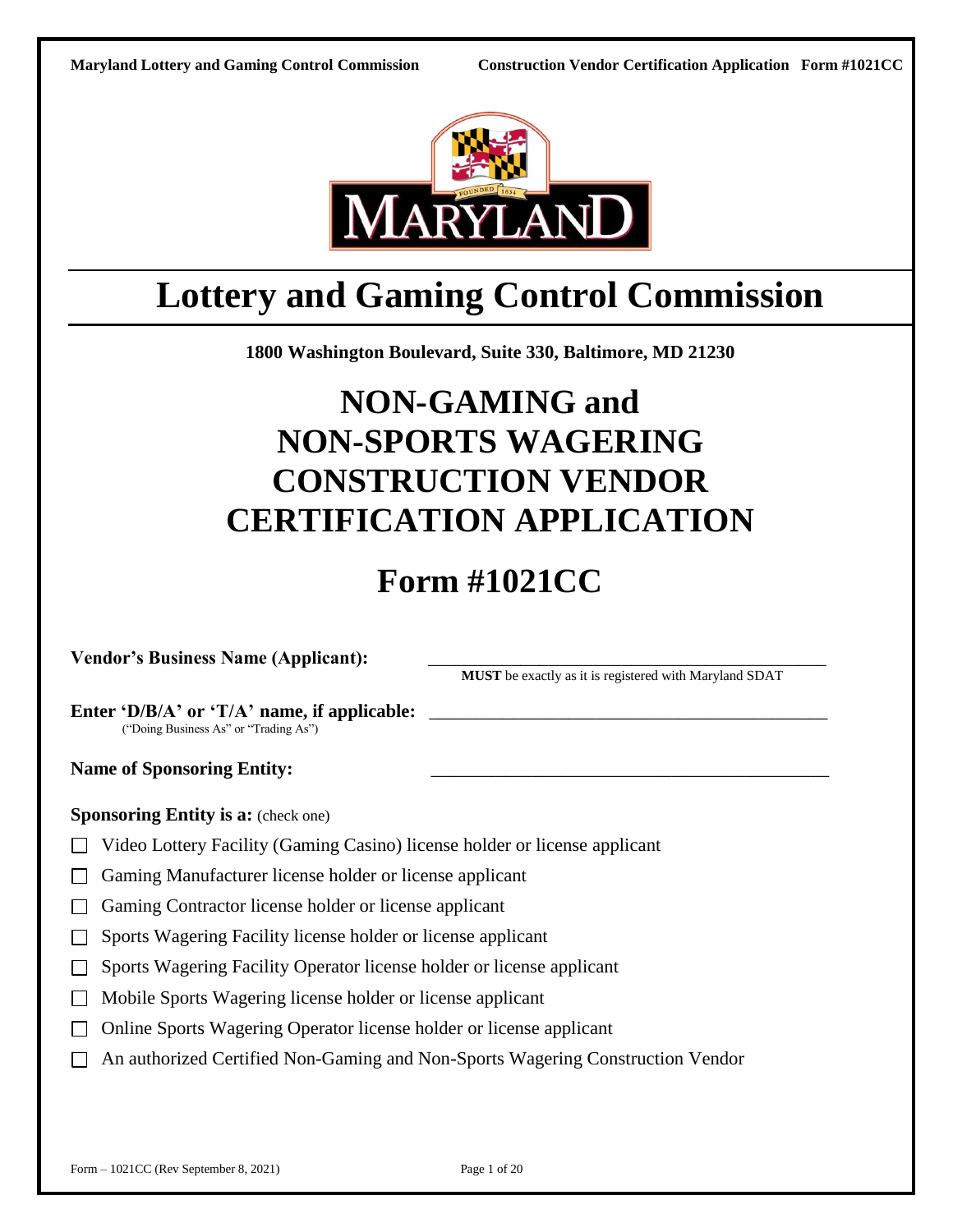### **NOTICE**

Maryland's Gaming Law and Sports Wagering Law are long and complex. Maryland Gaming Law is located in State Government Article, Title 9, Subtitle 1A, Annotated Code of Maryland ("SG"). The regulations promulgated by the Maryland Gaming Control Commission ("Commission") are found in Code of Maryland Regulations ("COMAR") 36.03. Collectively, SG § 9-1A *et seq*. and COMAR 36.03 are referred herein as the "Gaming Law". Maryland's Sports Wagering Law is located in SG Title 9, Subtitle 1E, and the regulations promulgated the Commission are found in COMAR 36.10. Collectively, SG § 9-1E *et seq.* and COMAR 36.03 are referred herein as the "Sports Wagering Law".

The cites referenced within this application are for explanatory purposes only, are subject to change, may be different from what is provided, and should not be relied upon. You are expected to be familiar with the current Sports Wagering Law and Gaming Law; updates and information may be found at https://www.mdgaming.com/.

Failure or refusal to adhere to the Gaming Law and Sports Wagering Law may result in the Commission imposing sanctions and/or penalties, to include, but not be limited to, placing conditions on the applicant; suspension or cancellation of the certification; and/or fines, and may result in criminal and/or civil charges being filed against the certificate holder.

### **SECTION A - ELIGIBILITY**

- **A.1** A **Sponsoring Entity** for purposes of the Non-Gaming and Non-Sports Wagering **Construction** Vendor Certification Application is an applicant for, or a holder of, a/an:
	- (a) Video Lottery Facility (Casino) License;
	- (b) Gaming Manufacturer License;
	- (c) Gaming Contractor License;
	- (d) Sports Wagering Facility License;
	- (e) Sports Wagering Facility Operator License;
	- (f) Mobile Sports Wagering Entity License;
	- (g) Online Sports Wagering Operator License;
	- (h) Sports Wagering Contractor License; or
	- (i) Non-Gaming and Non-Sports Wagering Construction Vendor Certification.
- **A.2** A "Vendor" has the meaning stated in Code of Maryland Regulation ("COMAR") 36.03.02.07 and COMAR 36.10.06.11 and is any person who provides non-gaming or non-sports wagering goods and services to a Sponsoring Entity.

A Non-Gaming or Non-Sports Wagering Vendor is **prohibited** from providing or attempting to provide any gaming or sports wagering goods, services, parts components or supplies unless **licensed** by the Commission as a:

- (a) Gaming Manufacturer;
- (b) Gaming Contractor; or
- (c) Sports Wagering Contractor.
- **A.3** A "Certified Construction Vendor" is any person engaged in a construction related field who has contracted with a Sponsoring Entity to provide construction-related goods and/or services and has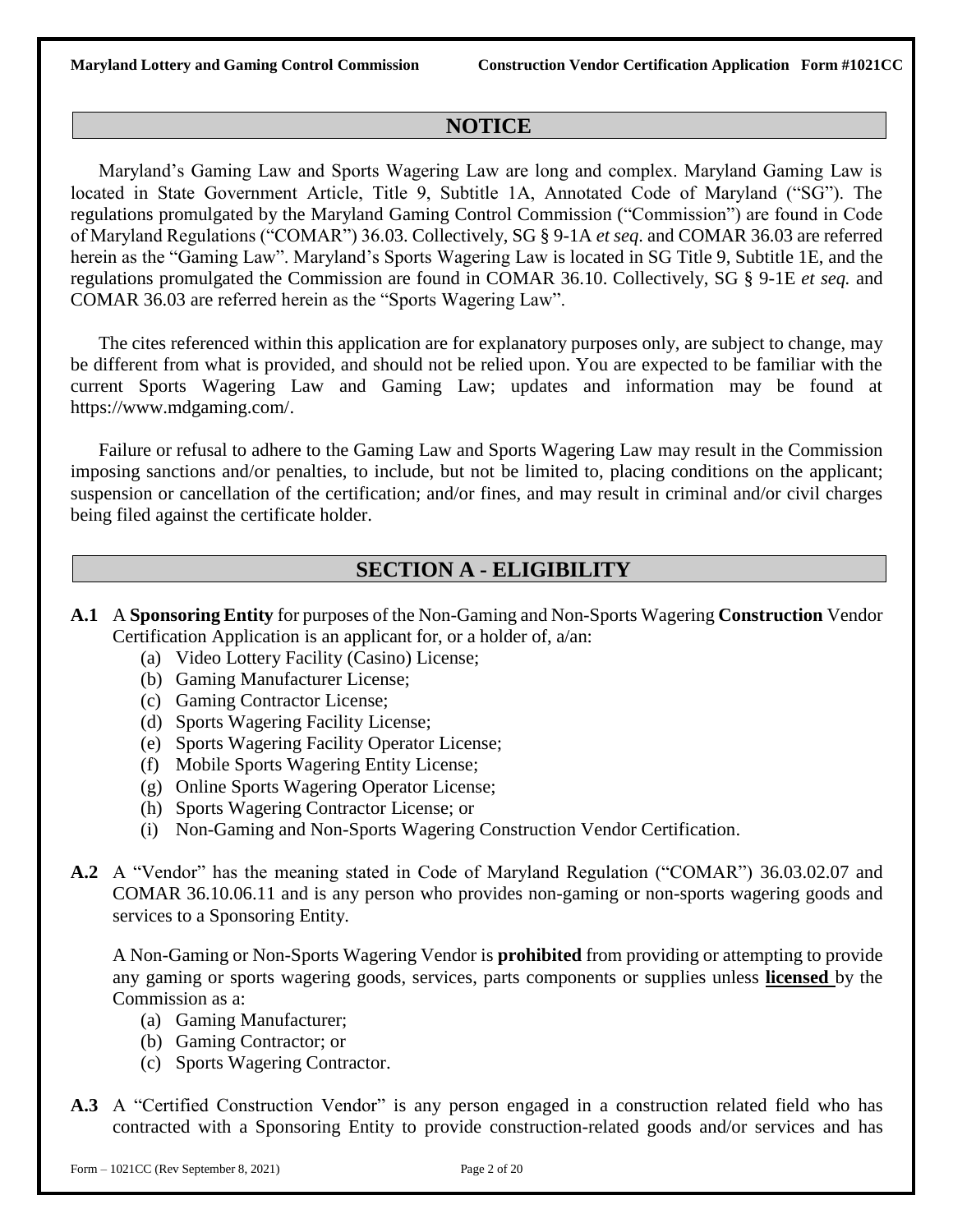provided sufficient proof to the Commission of suitability for certification. Once certified by the Commission, a Certified Construction Vendor is authorized to execute Certification of Business Relationship forms for an applicant of a:

- (a) Non-Gaming and Non-Sports Wagering Construction Vendor Certification;
- (b) Non-Gaming and Non-Sports Wagering Vendor Certification; and
- (c) Non-Gaming and Non-Sports Wagering Vendor Registration.
- **A.4** A Certified Construction Vendor provides, or anticipates providing, non-gaming construction-related and/or non-sports wagering construction-related goods and services within a calendar year with a combined total value of:
	- (a) \$300,000 or above to a single Sponsoring Entity; or
	- (b) \$600,000 or above to multiple Sponsoring Entities.
- **A.5** Pursuant COMAR 36.03.02.17 and COMAR 36.10.06.11, a Vendor, unless exempt, is required to be registered or certified with the Commission **prior to conducting any business** with a Maryland Sponsoring Entity.

# **SECTION B - APPLICATION CLASSIFICATION**

- **B.1** A construction-related vendor must determine the correct application based on the **combined total value within a calendar year** of construction-related non-gaming and/or non-sports wagering goods and services provided to, or anticipated to be provided to, a Sponsoring Entity or to multiple Sponsoring Entities.
- **B.2** As described in COMAR 36.03.02.17 and COMAR 36.10.06.11, a construction-related vendor that provides, or anticipates providing, construction-related non-gaming and/or non-sports wagering goods and services within a calendar year with a combined total value of:
	- a) Less than \$20,000 to a Sponsoring Entity is **exempt** from submitting an application to the Commission, but is required to be registered with Maryland SDAT;
	- b) \$20,000 to \$299,999 to a single Sponsoring Entity is required to be **Registered** by the Commission (Form 1023);
	- c) \$20,000 to \$599,999 to multiple Sponsoring Entities is required to be **Registered** by the Commission (Form 1023);
	- d) \$300,000 or above to a single Sponsoring Entity is required to be **Certified** by the Commission (Form 1021CC**)**; or
	- e) \$600,000 or above to multiple Sponsoring Entities is required to be **Certified** by the Commission (Form 1021CC).
- **B.3** The Commission monitors all payments to Vendors by each Sponsoring Entity. If the Commission determines that a Vendor's combined total value of construction-related non-gaming and/or non-sports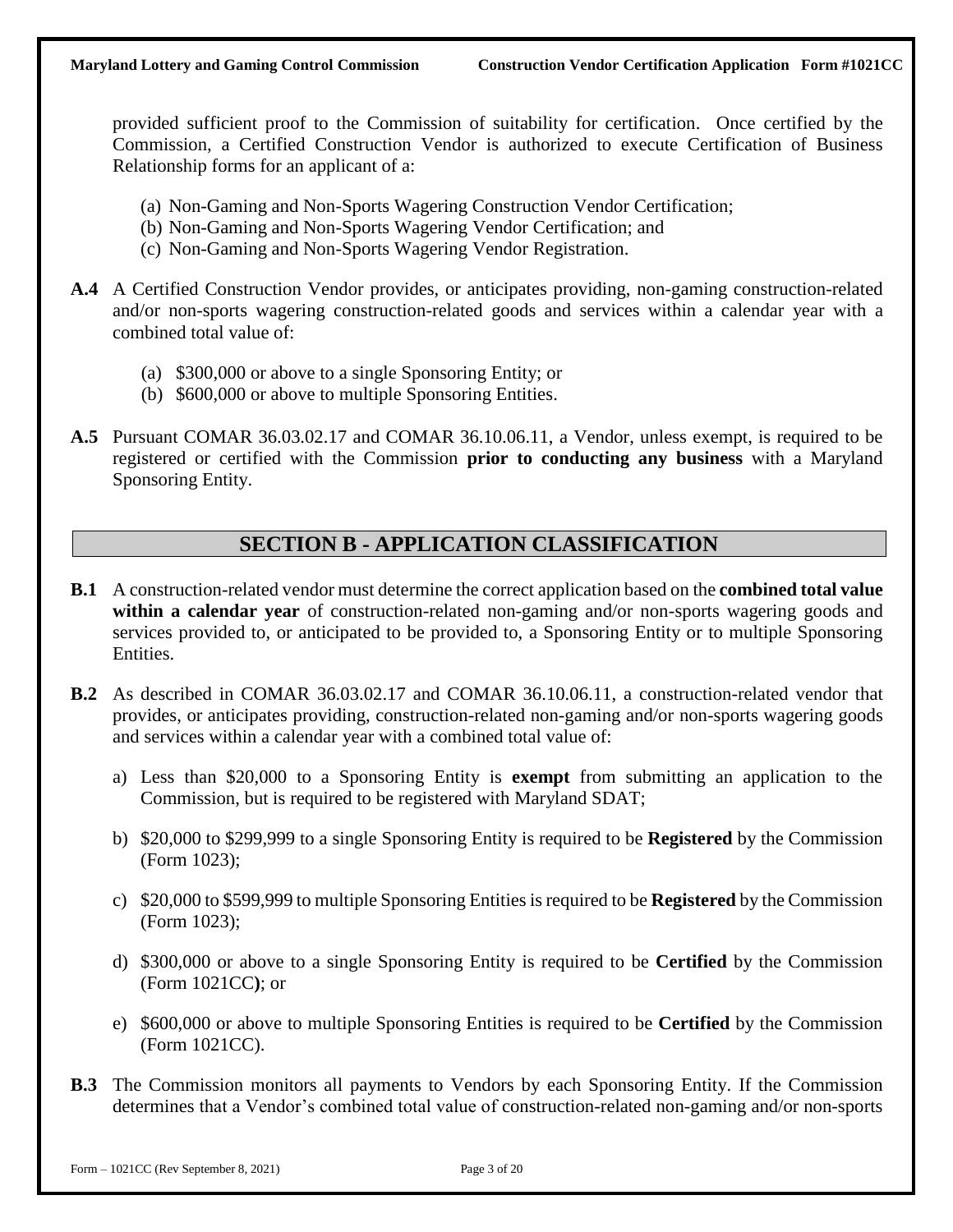wagering goods and services is approaching a prescribed threshold, the Sponsoring Entity may delay or cease payments to the Vendor to prevent a violation of the Gaming Law or Sports Wagering Law.

If the Commission determines that a Vendor's combined total value of construction-related goods and services has exceeded a prescribed threshold, the Sponsoring Entity is required to cease payments to the Vendor.

If a Vendor, approaching a prescribed threshold, anticipates providing construction-related non-gaming and/or non-sports wagering goods and services which have a combined value exceeding a prescribed threshold, the Vendor is required to submit the pertinent application to the Commission. The Vendor is prohibited from conducting business which will exceed a prescribed threshold until the Commission approves the Vendor's pertinent and proper application.

If a Vendor exceeded a prescribed threshold, the Vendor is required to submit the pertinent and proper application to the Commission. The Vendor is prohibited from conducting any further business until the Commission approves the Vendor's pertinent and proper application.

Violations of Gaming Law and Sports Wagering Law related to the combined total value of constructionrelated non-gaming and non-sports wagering goods and services provided by a Vendor **may result in penalties or sanctions against a licensee or cancellation of a Vendor's registration or certification**.

# **SECTION C – VARIOUS VENDOR-RELATED FORMS**

- **C.1 Construction-Based Vendor Certification Application, Form 1021CC**. If a Vendor provides, or anticipates providing, non-gaming and/or non-sports wagering goods and services during the construction phase for a Sponsoring Entity then it is a construction-based Vendor. This includes construction management, general contractors and subcontractors. If certification is required, see Section B.2, then Form 1021CC must be submitted to the Commission.
- **C.2 Non-Construction-Based Vendor Certification, Form 1021**. If a Vendor provides, or anticipates providing, non-gaming and/or non-sports wagering goods and services for the duration of the hospitality phase (i.e. gaming and sports wagering operations), then the Vendor is a non-construction-based Vendor and if certification is required, see Section B.2, then Form 1021 must be submitted to the Commission.
- **C.3 Vendor Registration, Form 1023**. As described in Section B.2 and as provided by COMAR 36.03.02.17 and COMAR 36.10.06.11, if a Vendor provides or anticipates providing non-gaming or non-sports wagering goods and services between \$20,000 to \$299,999 to a single Sponsoring Entity or between \$20,000 to \$599,999 to multiple Sponsoring Entities in a calendar year, then it is required to be registered with the Commission.
- **C.4 Emergency Usage of Non-Approved Vendor Services**, **Form 1024**. This form is completed by the Sponsoring Entity and not the prospective Vendor. The Commission provides Sponsoring Entities, including Certified Construction Vendors with the opportunity to use non-approved vendors in an emergency by completing the Emergency Services Response Vendor Application, Form 1024.

As provided by COMAR 36.03.02.17 and COMAR 36.10.06.11, this notification via Form 1024 must be completed by the Sponsoring Entity, which may include a Certified Construction Vendor, and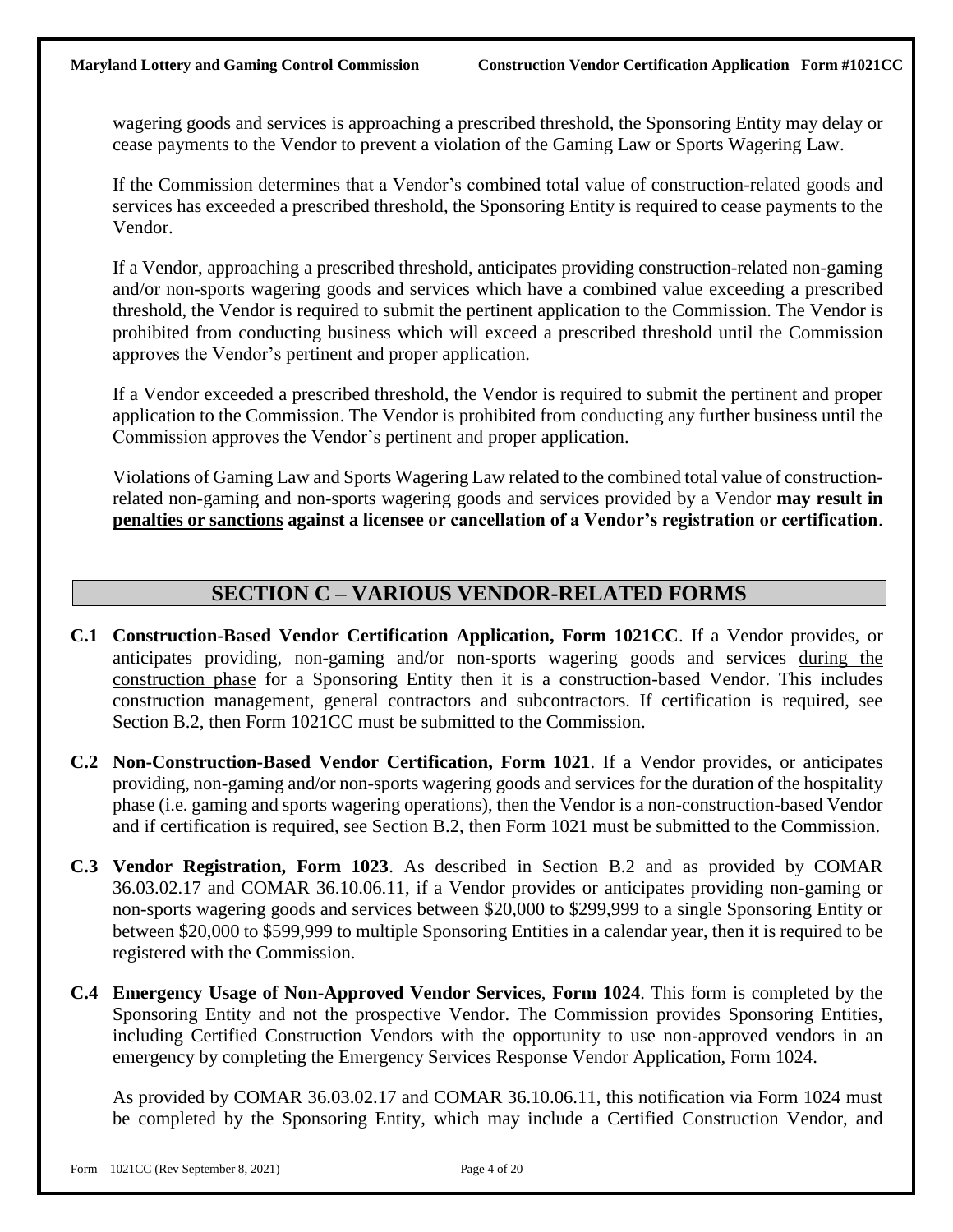submitted to the Commission if a Sponsoring Entity encounters an emergent threat to public health, safety, or welfare that is outside its control and requires immediate provision of goods or services by a Vendor. This emergency notification shall occur no later than the next State work day.

Unless exempt, a Vendor that provided goods or services as an **emergency non-approved Vendor**, then within **20 business days** of submitting Form 1024 a registration or certification form, as applicable shall be submitted to the Commission.

## **SECTION D - FEES AND COSTS**

### **Application Fee:**

Vendor Certification (Form 1021CC) \$1,000.

### **SECTION E - TERM OF CERTIFICATION AND RENEWAL OF CERTIFICATION**

- **E.1 Term:** A Maryland Non-Gaming and Non-Sports Wagering Construction Vendor's Certification is valid for five (5) years from the date of certification.
- **E.2 Renewal Process:** The Commission may renew the Non-Gaming and Non-Sports Wagering Construction Vendor's Certification if the Vendor:
	- (a) Submits an application for renewal to the Commission at least 90 days before the Vendor's certification expires, but not more than 120 days before the Vendor's certification expires;
	- (b) Continues to comply with all vendor certification requirements; and
	- (c) Pays the Non-Gaming and Non-Sports Wagering Construction Vendor's Certification renewal fee of \$500.

### **SECTION F - REMITTANCE OF FEES**

### **Notice Regarding Required Fees**:

Pursuant to SG §9–1A–07, an Applicant is required by the Gaming Law and Sports Wagering Law to submit a payment to the Commission *at the time the application is submitted to the Commission*. If an applicant fails to submit the required payment, the Commission may determine that an Applicant has submitted an incomplete and inaccurate application and may deny the certification.

**Note:** Vendor application fees, made payable to "*Maryland Lottery and Gaming Control Agency*" are due at the time of application. These fees are **non-refundable**.

### **Payment Submission Process**:

The Sponsoring Entity will designate or assign at least one employee who will be responsible for its vendors, which is the Sponsoring Entity Vendor Administrator. The Licensing Division will authorize the Vendor Administrator to perform certain tasks within the 'eLicensing' system such as uploading documents, entering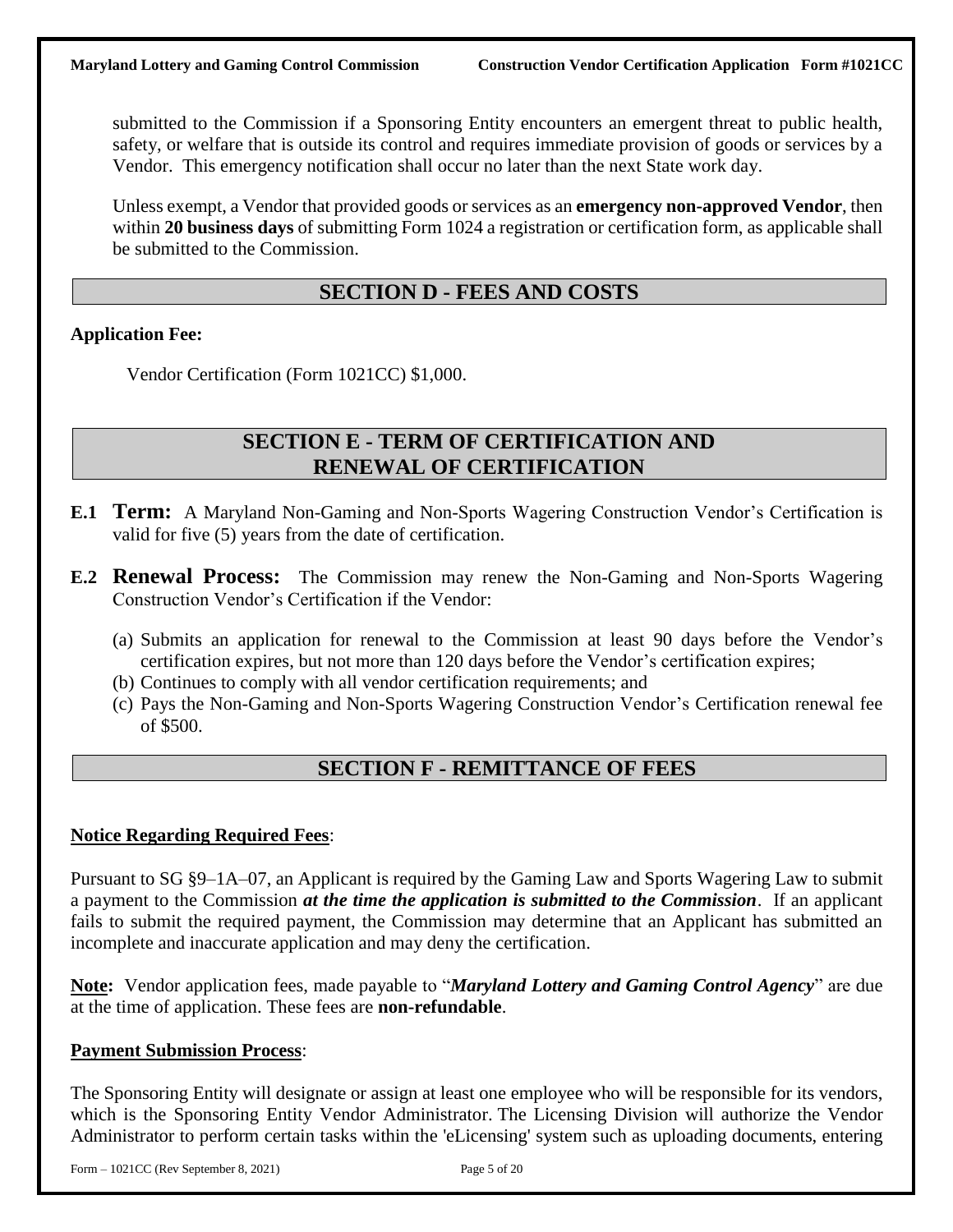data, and submitting data. The Licensing Division expects the Vendor Administrator to convey certain information to the Vendor.

### **Step 1**:

The Applicant is required to submit a payment via option 'A' or 'B' in a timely manner.

- A. The Applicant may submit a payment directly to the Licensing Division in the form of a:
	- 1. Business Check;
	- 2. Cashier's Check; or a
	- 3. Money Order (**no** personal checks).

The Business Check, Cashier's Check or Money Order must be sent to:

**Maryland Lottery and Gaming Control Agency Attn: Licensing and Background Investigations Division 1800 Washington Boulevard, Suite 330 Baltimore, Maryland 21230** 

B. The Applicant may submit a payment via a Wire Transfer:

| <b>Bank Name:</b>                    | Wells Fargo Bank, N.A.                         |
|--------------------------------------|------------------------------------------------|
| <b>Bank Address:</b>                 | 420 Montgomery Street, San Francisco, CA 94104 |
| <b>Account Name:</b>                 | <b>Maryland State Lottery</b>                  |
| <b>ABA Routing Number: 121000248</b> |                                                |
| <b>Swift Code:</b>                   | WFBIU6S                                        |
| <b>Account Number:</b>               | 4928823376                                     |

### **Step 2**:

The Applicant is **required** to send an email to the Licensing Division [\(gaming.services@maryland.gov\)](mailto:gaming.services@maryland.gov), entitled "Payment Notification."

The email must notify the Commission of the following:

- 1. The name of the Vendor applicant (especially important if the company's name on the check is different from the Vendor's name);
- 2. The name of the Sponsoring Entity;
- 3. The type of application the Vendor is submitting; and
- 4. The certified / bank check, money order or wire transfer number.

# **SECTION G - IMPORTANT NOTICES**

**G.1 Official Document. This form is an official document of the Maryland Lottery and Gaming Control Commission ("Commission"). It may not be altered or changed, except to insert the information that is required. Any alteration or change to this document is prohibited and may cause the application or the Vendor's certification to be delayed or denied.**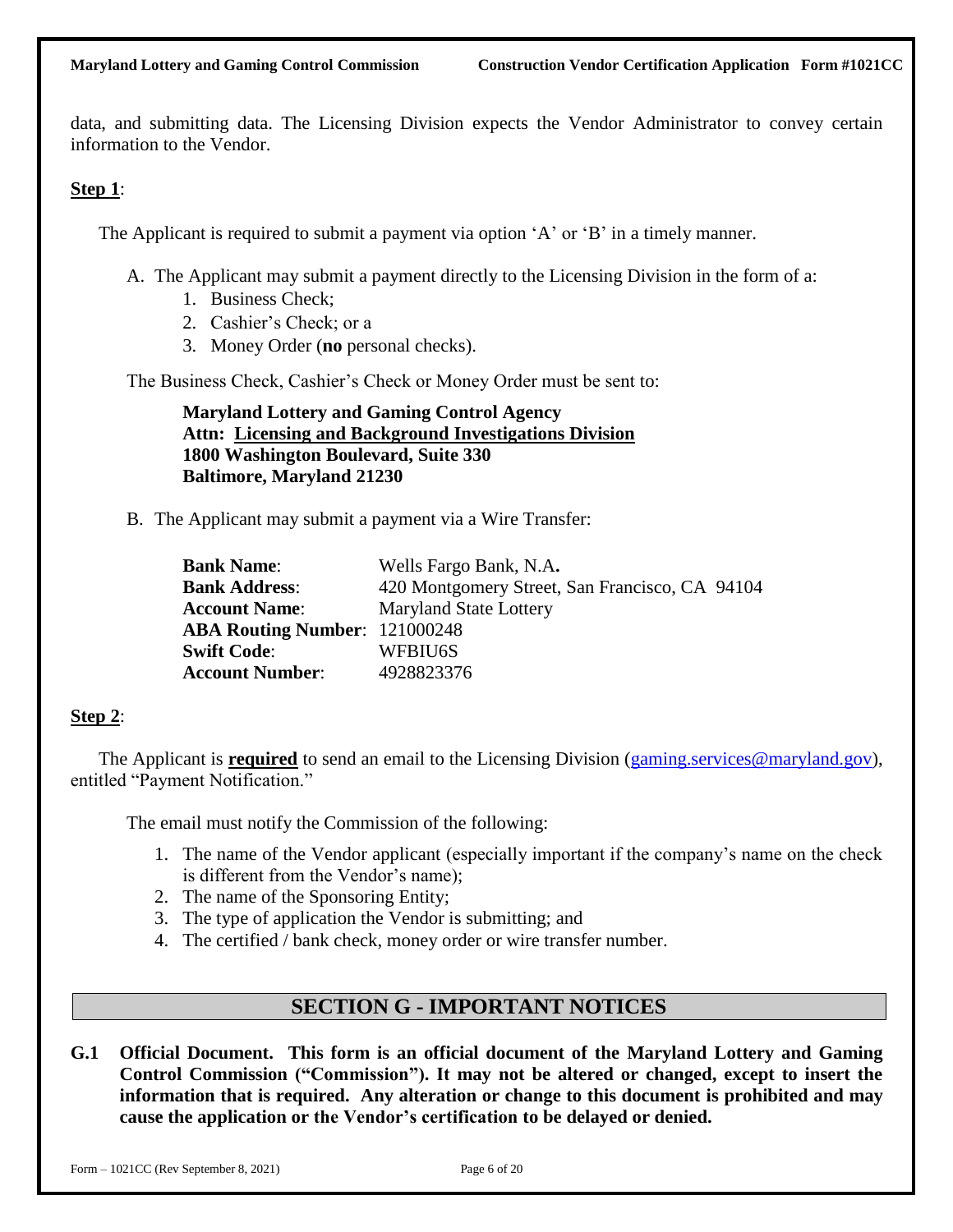- **G.2 Accuracy, Completeness, and Truthfulness**. You **must** make accurate statements and include all material facts. Any misrepresentation, failure or refusal to provide any required information; intentional omissions of material facts; misrepresentation of details; or failure or refusal to meet any other requirement as set out in the Gaming Law and Sports Wagering Law may result in the denial of the application. False or misleading statements to the Commission may subject a Vendor applicant to civil and/or criminal penalties. All submissions are subject to verification.
- **G.3 Vendor's Conduct.** Upon receipt of the certification fee, completed form and verification of the information provided by the Vendor, the Commission will determine whether the Vendor's conduct of business with the Sponsoring Entity is consistent with the public interest of the State and the policies in the Gaming Law and Sports Wagering Law. If the Vendor's conduct is contrary to public interest of the State or the policies of the Gaming Law and Sports Wagering Law then the Commission shall deny the Vendor's request for certification.
- **G.4 SDAT Compliance.** Failure or refusal to maintain the criteria for approval, to include compliance with all Maryland State Department of Assessments and Taxation ("Maryland SDAT") regulations, may lead to the Commission suspending or cancelling the Vendor's Certification. Applicant's compliance with Maryland SDAT regulations **will be audited periodically**.
- **G.5 Denials**. The Commission's decision to deny or cancel a Vendor certification, or denial of the renewal of a Vendor certification does not give rise to an appeal right under the contested case provisions of the Maryland Administrative Procedure Act. COMAR 36.03.02.17; COMAR 36.10.06.11.
- **G.6 Continuing Obligation**. A Vendor is under a continuing obligation to promptly disclose any changes in information provided in the application, as well as, any changes to the materials submitted in connection with this Application. The duty to make such additional disclosures shall continue throughout any period of certification.
- **G.7 Changes to Submitted Information**. The applicant shall promptly provide written notification to the Commission of any corrections or changes to this application once submitted or to materials submitted in connection with this Application. The duty to notify the Commission in writing of any changes or corrections shall continue throughout any period of certification.

Changes in the ownership of the Vendor; transfer or departure of individuals (e.g. any officer, partner, director, management or supervisory employees, or the designated point-of-contact); physical/email addresses; or phone numbers **require written notification** to the Commission. The Vendor must immediately submit a Vendor Change of Information Form - Certified Construction Vendor, Form 1021CC-U, available at https://www.mdgaming.com/licensing/vendors/.

- **G.8 Changes to Vendor's Business Name**. The Vendor may only conduct business with a Sponsoring Entity by the name approved by the Commission. If a Vendor changes the name of the company with which it conducts business with a Sponsoring Entity, the Vendor must immediately submit a Vendor Change of Information Form - Certified Construction Vendor, Form 1021CC-U, available at https://www.mdgaming.com/licensing/vendors/.
- **G.9 Required Disclosures**. Applicants are required to disclose to the Commission each person or entity who owns more than five percent (5%) of the Applicant's business. See **I.8**. Additional disclosures include those officers, partners and directors, as well as, each employee in a position of supervision or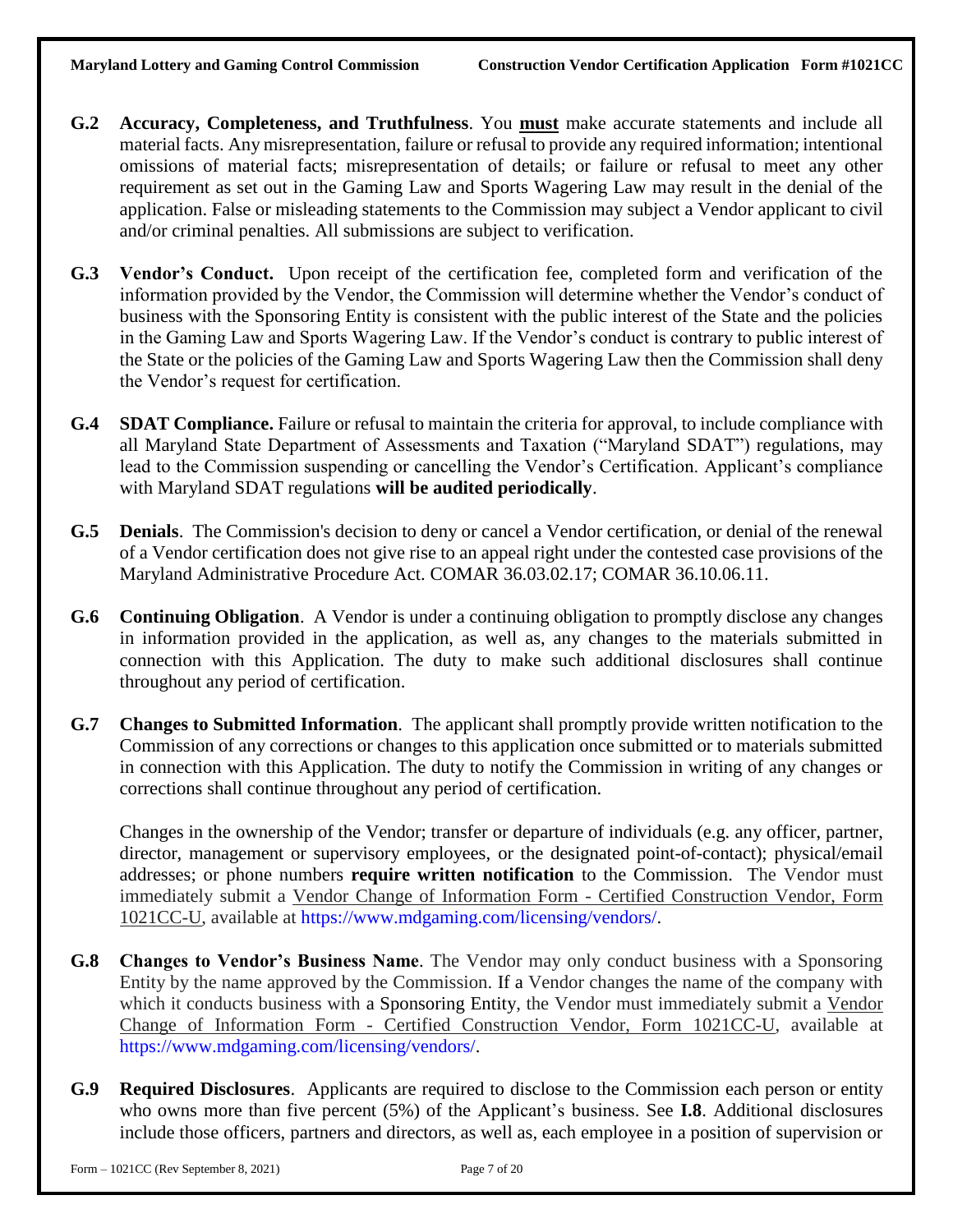management, who are responsible for directly or significantly overseeing, administering or controlling the provision of goods and/or services to a Sponsoring Entity. See **I.7** and **I.9**.

Each individual listed on **I.7**, **I.8** and **I.9** is required to submit a notarized Authorization for Release of Information form.

It is recommended that each individual listed on **I.7**, **I.8** and **I.9** contact the Maryland Department of Budget and Management's Central Collections Unit at (410) 767-1220 to determine if the individual has any unpaid debts owed to the State of Maryland.

- **G.10 Sensitive Personally Identifiable Information** ("**PII**"). The 'eLicensing'system is designed to protect the PII of each individual the Vendor applicant submits to the Commission. The Sponsoring Entity is not given access to the PII. The Sponsoring Entity will only have access to a list of the names of the individuals the Applicant enters into **I.7**, **I.8** and **I.9** so that the Sponsoring Entity can track the Applicant's submission of all **required documents** (i.e. Authorization for Release of Information forms, Affidavit of Applicant, Acknowledgment and Disclosure, etc.).
- **G.11 Maryland SDAT**. A company must be registered with Maryland SDAT to conduct business in Maryland. Companies must maintain compliance with Maryland SDAT laws for the duration of their certification by the Commission.

Submit a .*pdf* of the Applicant's "Good Standing" status or "Trade Name Registration" with Maryland SDAT (**not** a certificate from the Maryland Comptroller's Office) to the Vendor Administrator. The Applicant may submit a copy of the 'General Information' page <https://egov.maryland.gov/BusinessExpress/EntitySearch/Search> that displays the status. The Applicant will **not** need to click on the *>>Order Certificate of Status* (unless one is needed one for the Applicant's company records). The \$20 copy of the certificate from Maryland SDAT **is not needed** for this application process.

The Vendor Administrator will upload the .*pdf* into 'eLicensing' on behalf of the Applicant.

Information regarding the Maryland SDAT registration process may be found at: <http://dat.maryland.gov/Pages/default.aspx> .

**NOTE**: The Commission periodically monitors each Vendor's compliance with Maryland SDAT. Vendors who fail to abide by Maryland SDAT regulations and allow their Maryland Business Charter to become "Forfeited" may no longer conduct business in Maryland. The Vendor's certification by the Commission will be **cancelled**, and the Vendor will be prohibited from conducting business with any Maryland Sponsoring Entity.

**G.12 PIA Requests**. An Applicant should clearly identify those portions of their application that they deem to be confidential, proprietary commercial information, trade secrets, or confidential financial information of the Applicant and provide justification of why such materials may not be disclosed by the Commission pursuant to a request made under the Public Information Act ("PIA"), Title 4, Subtitle 3, General Provisions Article, Annotated Code of Maryland ("GP"). An Applicant's blanket statement that its entire application is "confidential" is unacceptable. Confidential information supplied by the Applicant shall be used in the ordinary course of processing an application and evaluating the qualifications of an Applicant.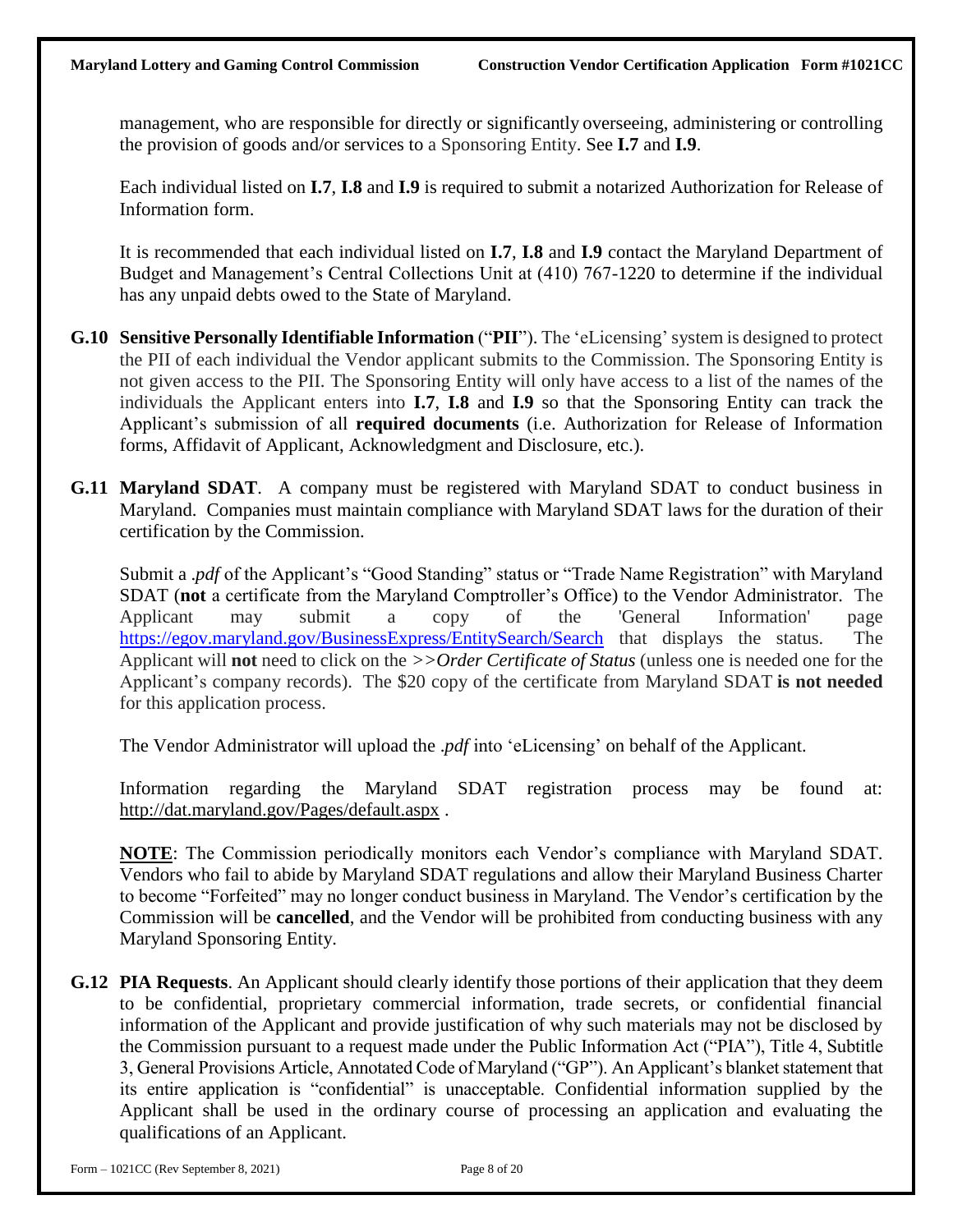Applications may be subject to partial disclosure pursuant to a request under the PIA. When the Commission receives a PIA request, Staff will collect and review all records that are responsive to the request. The Commission will notify an Applicant of a request made under the PIA and will consider the Applicant's views as to whether the requested information is exempt from disclosure under the PIA. The Commission will make a determination as to whether the information may be disclosed.

- **G.13 Qualification to Provide Goods and Services**. Once a Vendor is certified by the Commission, the Vendor is authorized to conduct business with all Sponsoring Entities. The Vendor is not required to submit a new application for each new Sponsoring Entity with whom the Vendor contracts to provide construction-related goods and services.
- **G.14 Supplemental Documentation**. The Commission may request additional financial and other information, as needed.

## **SECTION H - INSTRUCTIONS**

These instructions are applicable to any Applicant for a Non-Gaming and Non-Sports Wagering Construction Vendor Certification. Detailed instructions for the completion and submission the an application in the 'eLicensing' system can be found in the Vendor Applicant [Reference](https://www.mdgaming.com/wp-content/uploads/2021/04/Vendor-Applicant-Reference-Guide.pdf) Guide which may be downloaded by the Applicant.

- **H.1** Vendor applications are submitted to the Commission electronically via the 'eLicensing' system. Paper applications for Construction Vendor Certification will not be accepted by the Commission.
- **H.2** Applicants will be provided with a **logon ID** and **temporary password** by the Sponsoring Entity's Vendor Administrator. The 'eLicensing' system will generate a list of **required documents** that the Applicant must forward to the Vendor Administrator. The Vendor Administrator will upload the documents into 'eLicensing' on behalf of the Applicant.
- **H.3** Read each question carefully. **Do not leave blank spaces or blank blocks.** If a question does not apply, write "Does not apply" or "N/A." If the correct answer to a particular question is "None," write "None."
- **H.4** Do not omit or otherwise bypass answers to any response throughout the application. Vendor applicants who submit incomplete applications may be denied.
- **H.5** The Applicant must ensure that every individual listed on **I.7**, **I.8** and **I.9** completes and uploads a notarized 'Authorization of Release of Information - (Individual)' form.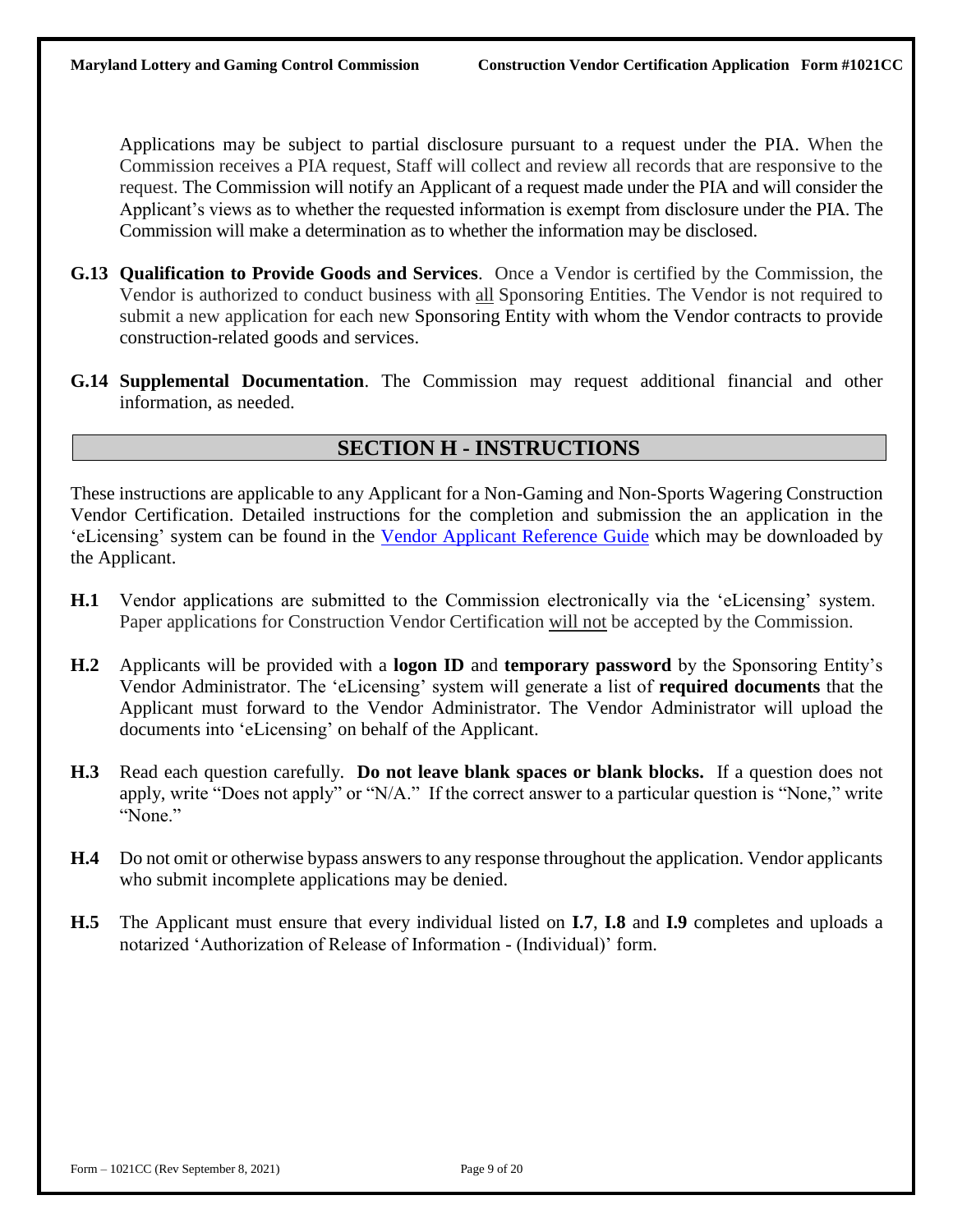# **SECTION I - APPLICANT INFORMATION**

### **I.1 BUSINESS NAME OF APPLICANT**

Provide the name of the business as written in the Articles of Incorporation, By-Laws, Charter Partnership Agreement or other official documents filed with a State or Federal Government:

\_\_\_\_\_\_\_\_\_\_\_\_\_\_\_\_\_\_\_\_\_\_\_\_\_\_\_\_\_\_\_\_\_\_\_\_\_\_\_\_\_\_\_\_\_\_\_\_\_\_\_\_\_\_\_\_\_\_\_\_\_\_\_\_\_\_\_\_\_\_\_\_\_\_\_\_\_\_\_\_\_\_\_\_\_\_\_\_\_\_\_\_\_\_

\_\_\_\_\_\_\_\_\_\_\_\_\_\_\_\_\_\_\_\_\_\_\_\_\_\_\_\_\_\_\_\_\_\_\_\_\_\_\_\_\_\_\_\_\_\_\_\_\_\_\_\_\_\_\_\_\_\_\_\_\_\_\_\_\_\_\_\_\_\_\_\_\_\_\_\_\_\_\_\_\_\_\_\_\_\_\_\_\_\_\_\_\_\_

Doing Business As (d/b/a) or Trading As (t/a) Name:

| I.2                                                                     | <b>APPLICANT'S PRINCIPAL ADDRESS(ES)</b>                                                                                      |                             |  |  |  |
|-------------------------------------------------------------------------|-------------------------------------------------------------------------------------------------------------------------------|-----------------------------|--|--|--|
|                                                                         | Describe the Applicant's use of this address: (check all that apply to this address)                                          |                             |  |  |  |
|                                                                         | $\Box$ Mailing $\Box$ Residential $\Box$ Corporate $\Box$ Production $\Box$ Development/Testing $\Box$ Warehouse $\Box$ Other |                             |  |  |  |
| Address Line 1                                                          |                                                                                                                               |                             |  |  |  |
|                                                                         |                                                                                                                               |                             |  |  |  |
| Address Line 2                                                          |                                                                                                                               |                             |  |  |  |
| City                                                                    | State                                                                                                                         | Zip                         |  |  |  |
| Mailing Address Line 1, if different from above, otherwise enter "Same" |                                                                                                                               |                             |  |  |  |
| Mailing Address Line 2, if different from above, otherwise enter "Same" |                                                                                                                               |                             |  |  |  |
| City                                                                    | State                                                                                                                         | Zip                         |  |  |  |
| Vendor's Website                                                        |                                                                                                                               |                             |  |  |  |
|                                                                         |                                                                                                                               |                             |  |  |  |
|                                                                         | Describe the Applicant's use of this address: (check all that apply to this address)                                          | $\Box$ No Secondary Address |  |  |  |
|                                                                         | $\Box$ Mailing $\Box$ Residential $\Box$ Corporate $\Box$ Production $\Box$ Development/Testing $\Box$ Warehouse $\Box$ Other |                             |  |  |  |
| Address Line 1                                                          |                                                                                                                               |                             |  |  |  |
| Address Line 2                                                          |                                                                                                                               |                             |  |  |  |
| City                                                                    | <b>State</b>                                                                                                                  | Zip                         |  |  |  |
| Mailing Address Line 1, if different from above, otherwise enter "Same" |                                                                                                                               |                             |  |  |  |
| Mailing Address Line 2, if different from above, otherwise enter "Same" |                                                                                                                               |                             |  |  |  |
| City                                                                    | State                                                                                                                         | Zip                         |  |  |  |
| Vendor's Website                                                        |                                                                                                                               |                             |  |  |  |
|                                                                         |                                                                                                                               |                             |  |  |  |
|                                                                         |                                                                                                                               |                             |  |  |  |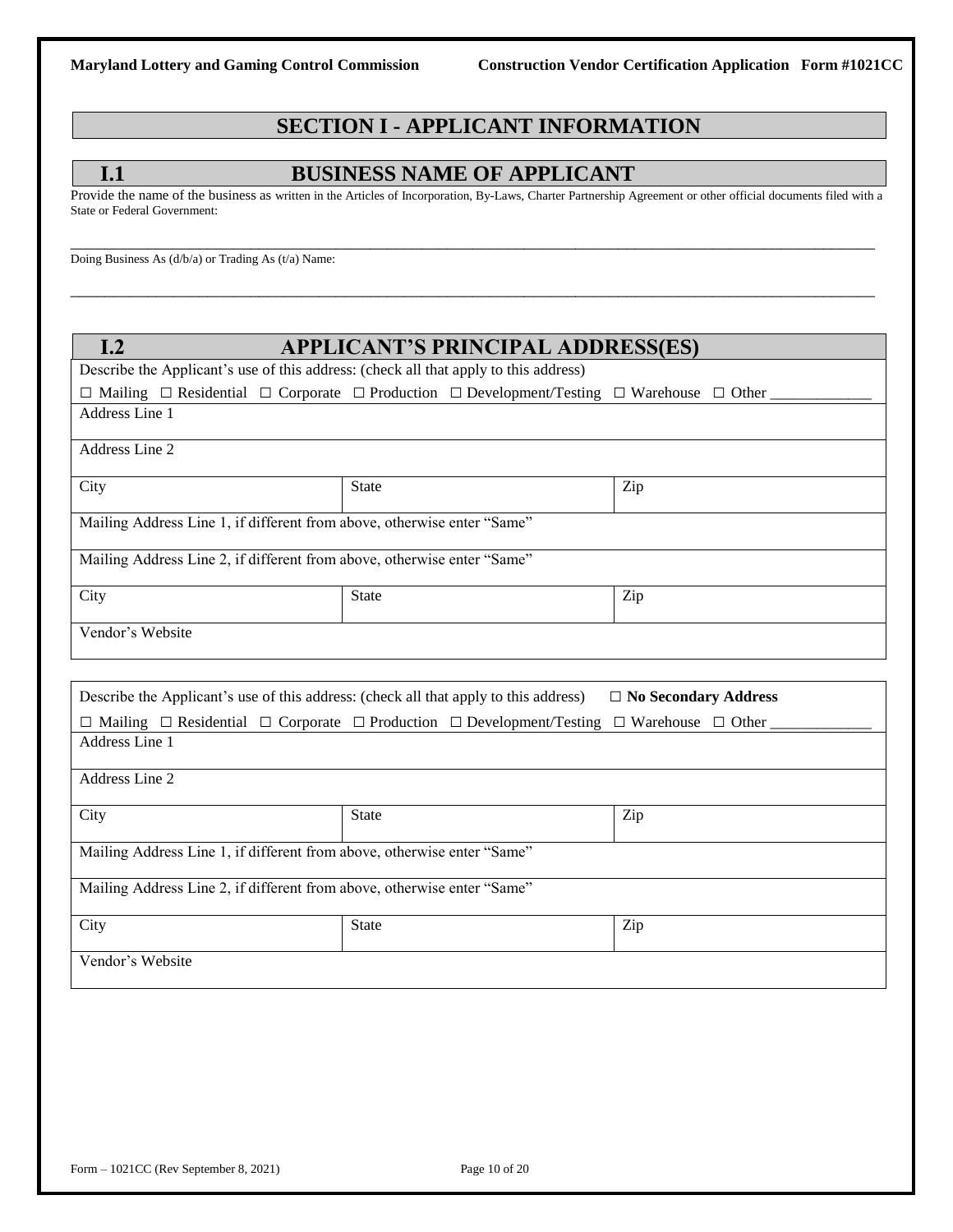## **I.3 APPLICANT'S POINT-OF-CONTACT**

Point-of-Contact\*: (Name) \_\_\_\_\_\_\_\_\_\_\_\_\_\_\_\_\_\_\_\_\_\_\_\_\_\_\_\_\_\_\_\_ (Title)\_\_\_\_\_\_\_\_\_\_\_\_\_\_\_\_\_\_\_\_\_\_\_\_\_\_\_\_\_\_\_

\*This individual must have the authority to make decisions on behalf of the Vendor.

E-mail address:

All notifications will be made to this e-mail address. Check the "SPAM" folder for e-mails from "….@maryland.gov."

Office Telephone Number:  $\Box$  Cell Phone Number:

### **I.4 COMPLIANCE WITH MARYLAND SDAT REGISTRATION**

**Maryland SDAT registration required** (**not** a certificate from the Maryland Comptroller's Office)

Maryland SDAT Department ID Number (1 letter plus 8 numbers):

Certificate of "Good Standing" or  $\parallel$  Trade Name Registration"

# **I.5 SPONSORING ENTITY**

\_\_\_\_\_\_\_\_\_\_\_\_\_\_\_\_\_\_\_\_\_\_\_\_\_\_\_\_\_\_\_\_\_\_\_\_\_\_\_\_\_\_\_\_\_\_\_\_\_\_\_\_\_\_\_\_\_\_\_\_\_\_\_\_\_\_\_\_\_\_\_\_\_\_\_\_\_\_\_\_\_\_\_\_\_\_\_\_\_\_\_

Vendor's Sponsoring Entity:

# **I.6 COMBINED TOTAL VALUE OF GOODS AND SERVICES**

Identify the combined total value of construction-related goods and services the Vendor expects to provide, or has been contracted to provide, during a calendar year.

The actual contracted value of goods and services will be  $\frac{1}{2}$  \_\_\_\_\_\_\_\_\_\_\_\_\_\_\_\_. Refer to **B.2.** Provide an exact contracted dollar amount, **NOT a range**.

### REMAINDER OF PAGE INTENTIONALLY BLANK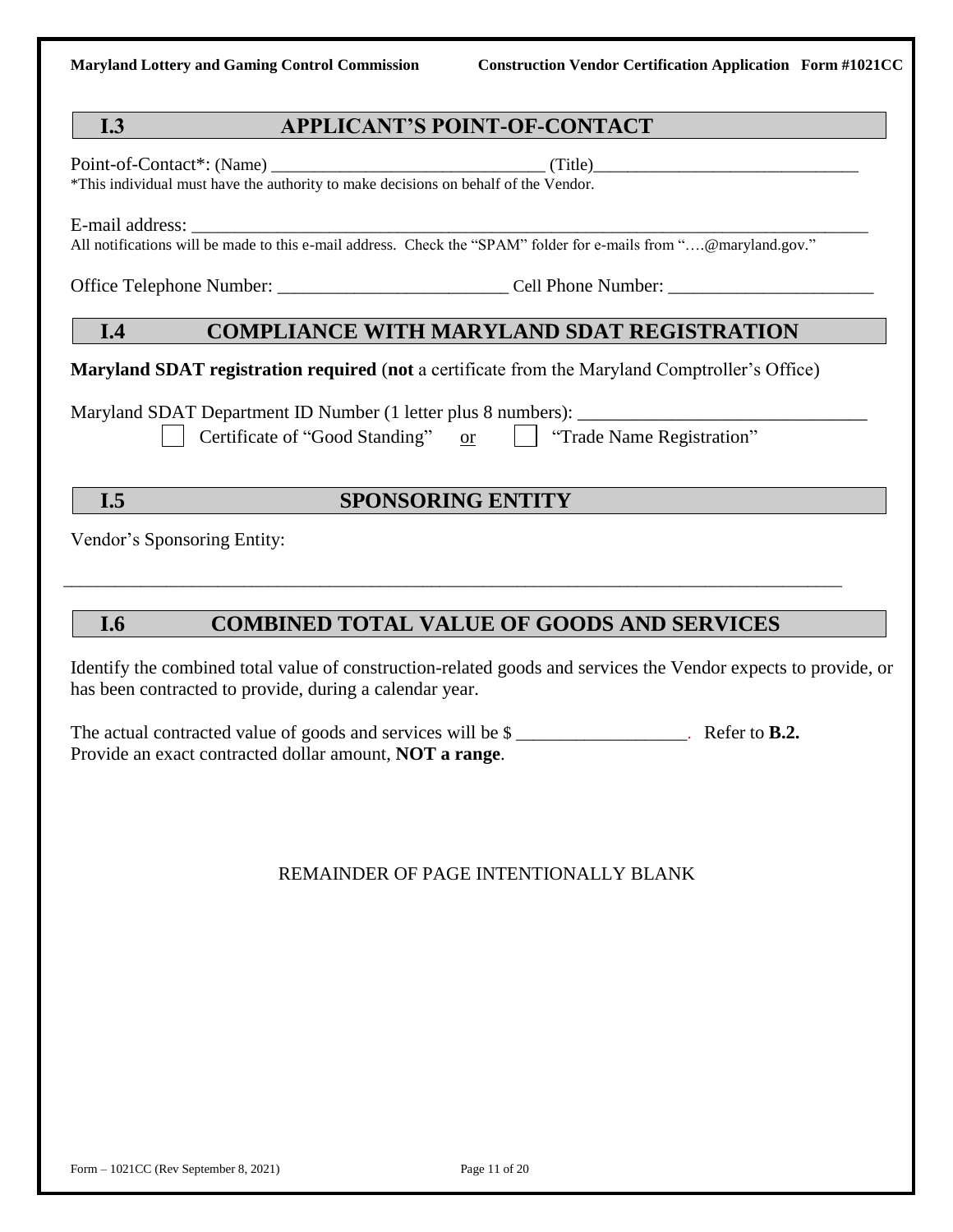# **I.7 CONSTRUCTION VENDOR OFFICER(S), PARTNER(S), AND DIRECTOR(S)**

**Complete all 15 blocks** for each individual.

Provide information for each **Officer, Partner and Director** who will be directly or significantly involved in providing construction related goods and services to a Sponsoring Entity.

| Last Name              |               | <b>First Name</b> |                     | Middle Name |                     | Suffix (Jr., Sr., etc.) |
|------------------------|---------------|-------------------|---------------------|-------------|---------------------|-------------------------|
| Occupation             |               |                   | Title               |             |                     |                         |
| Home Address Line 1    |               |                   | Home Address Line 2 |             |                     |                         |
| City                   |               |                   | State/Province      |             | Zip Code            |                         |
| Social Security Number | Date of Birth |                   | E-mail Address      |             | <b>Phone Number</b> |                         |
| Last Name              |               | <b>First Name</b> |                     | Middle Name |                     | Suffix (Jr., Sr., etc.) |
| Occupation             |               |                   | Title               |             |                     |                         |
| Home Address Line 1    |               |                   | Home Address Line 2 |             |                     |                         |
| City                   |               |                   | State/Province      |             | Zip Code            |                         |
| Social Security Number | Date of Birth |                   | E-mail Address      |             | Phone Number        |                         |

Applicants listed on this page **must** upload a completed, signed and notarized Authorization for Release of Information (Page 16).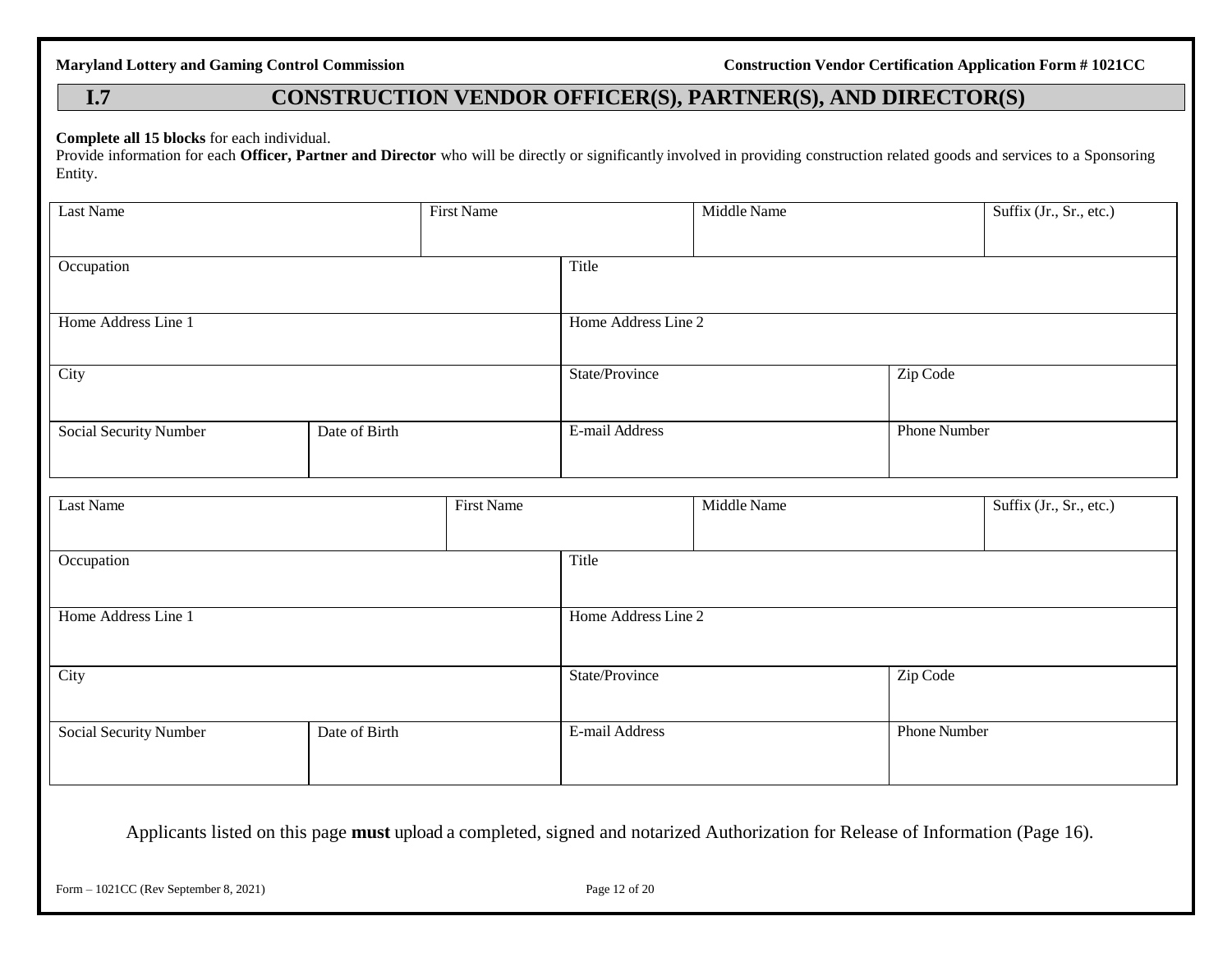### **I.8 CONSTRUCTION VENDOR OWNERS**

### **Complete all 15 blocks** for each individual.

Provide information for each person or entity who owns more than five percent (5%) of the Vendor or its business, to include Vendors operating as a General Partnership.

| <b>Last Name</b>       |               | <b>First Name</b> |                     | Middle Name |                     | Suffix (Jr., Sr., etc.) |
|------------------------|---------------|-------------------|---------------------|-------------|---------------------|-------------------------|
| Occupation             |               |                   | Title               |             |                     |                         |
| Home Address Line 1    |               |                   | Home Address Line 2 |             |                     |                         |
| City                   |               |                   | State/Province      |             | Zip Code            |                         |
| Social Security Number | Date of Birth |                   | E-mail Address      |             | <b>Phone Number</b> |                         |
| <b>Last Name</b>       |               | <b>First Name</b> |                     | Middle Name |                     | Suffix (Jr., Sr., etc.) |
|                        |               |                   |                     |             |                     |                         |
| Occupation             |               |                   | Title               |             |                     |                         |
| Home Address Line 1    |               |                   | Home Address Line 2 |             |                     |                         |
| City                   |               |                   | State/Province      |             | Zip Code            |                         |
| Social Security Number | Date of Birth |                   | E-mail Address      |             | Phone Number        |                         |

Applicants listed on this page **must** upload a completed, signed and notarized Authorization for Release of Information (Page 16).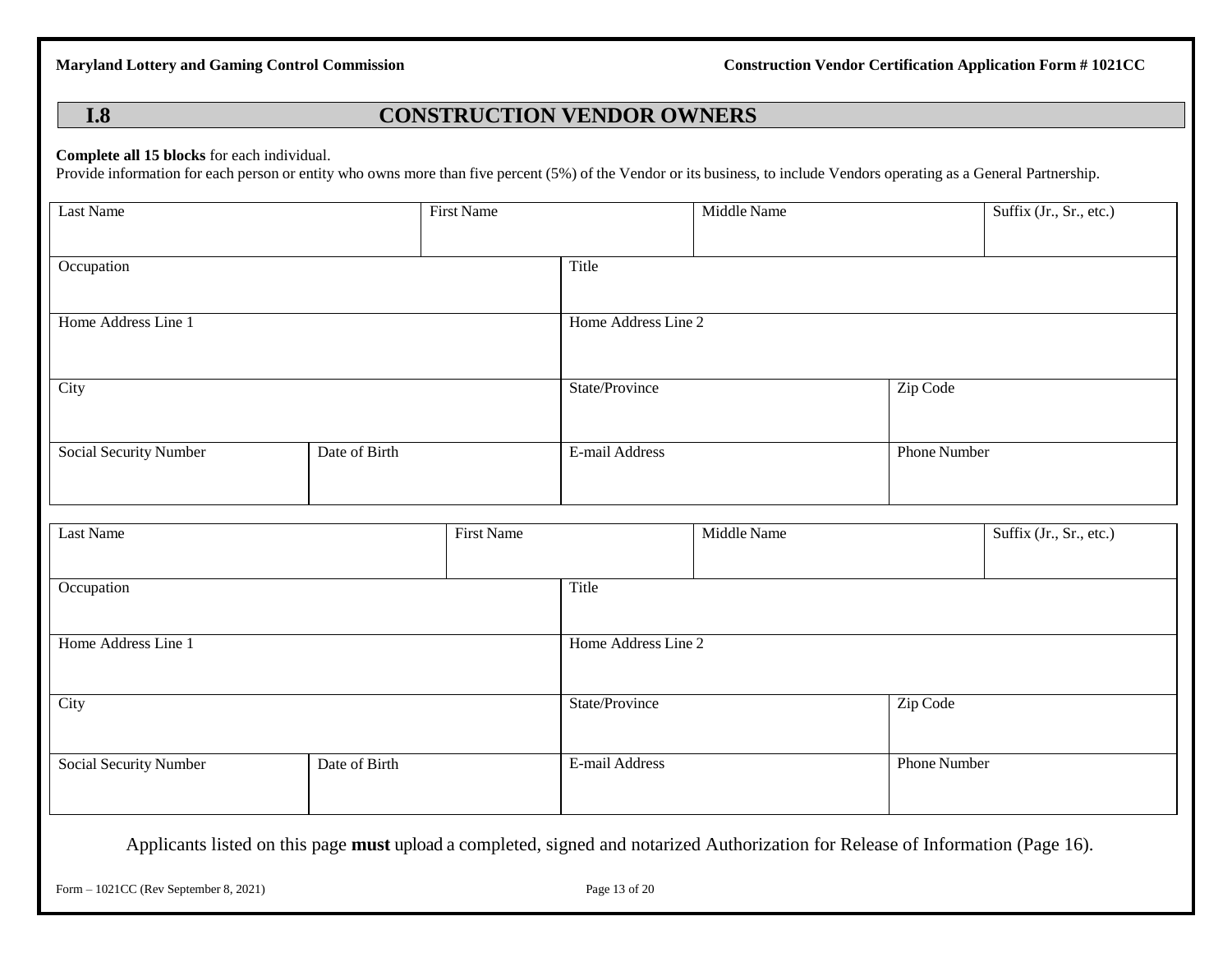## **I.9 CONSTRUCTION VENDOR MANAGERS / SUPERVISORS**

### **Complete all 15 blocks** for each individual.

Provide information for individuals holding positions of supervision or management who are responsible for directly or significantly overseeing the provision of constructionrelated goods and/or services to a Sponsoring Entity. The Applicant shall divulge those individuals who are assigned to administer and control the Vendor's activities within the Sponsoring Entity, such as site superintendents, construction managers, foremen, project managers, field supervisors, project supervisors.

| Last Name              |               | <b>First Name</b> |                     | Middle Name |                     | Suffix (Jr., Sr., etc.) |
|------------------------|---------------|-------------------|---------------------|-------------|---------------------|-------------------------|
| Occupation             |               |                   | Title               |             |                     |                         |
| Home Address Line 1    |               |                   | Home Address Line 2 |             |                     |                         |
| City                   |               |                   | State/Province      |             | Zip Code            |                         |
| Social Security Number | Date of Birth |                   | E-mail Address      |             | Phone Number        |                         |
|                        |               |                   |                     |             |                     |                         |
| Last Name              |               | <b>First Name</b> |                     | Middle Name |                     | Suffix (Jr., Sr., etc.) |
| Occupation             |               |                   | Title               |             |                     |                         |
| Home Address Line 1    |               |                   | Home Address Line 2 |             |                     |                         |
| City                   |               |                   | State/Province      |             | Zip Code            |                         |
| Social Security Number | Date of Birth |                   | E-mail Address      |             | <b>Phone Number</b> |                         |

Applicants listed on this page **must** upload a completed, signed and notarized Authorization for Release of Information (Page 16).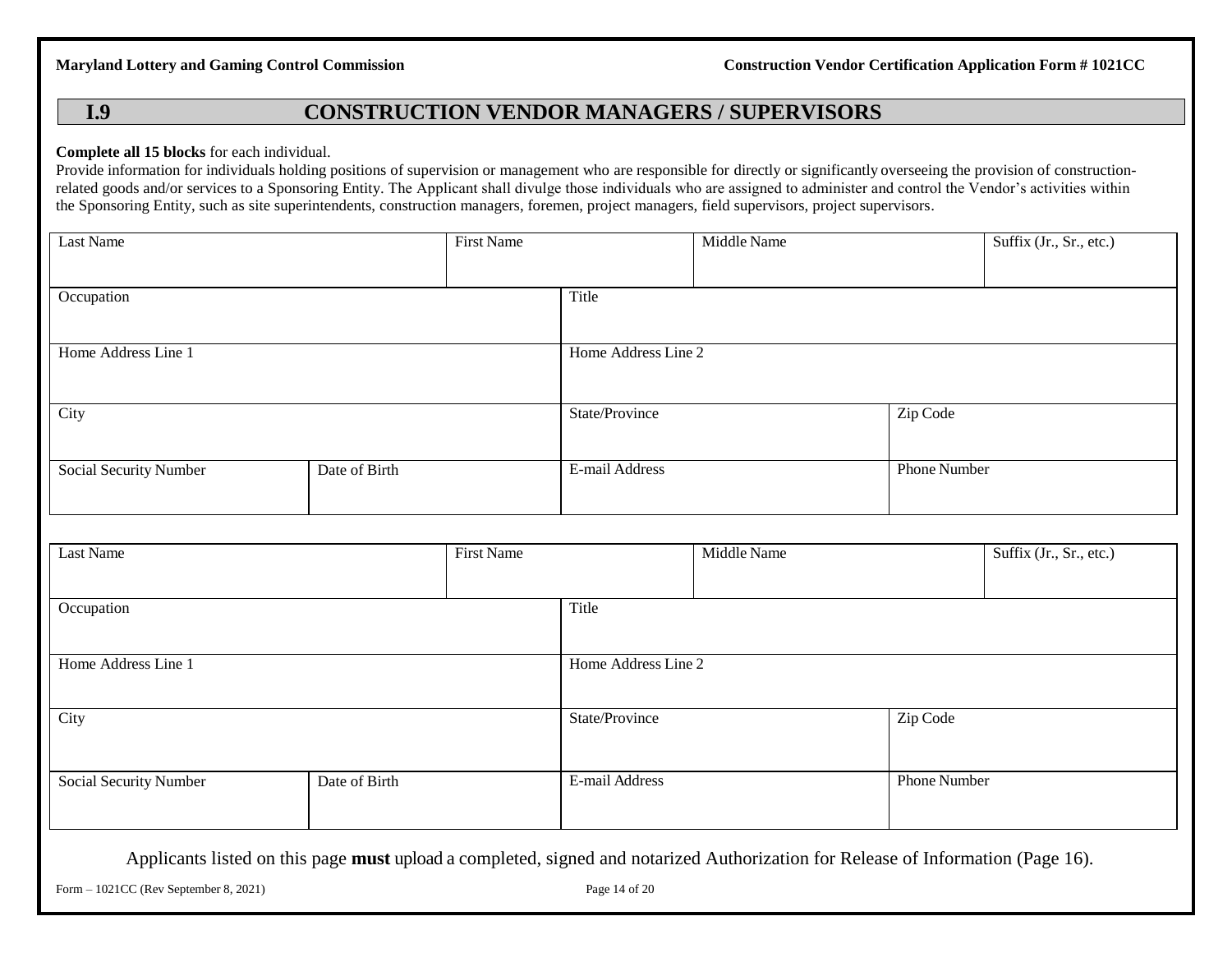$\Box$  YES  $\Box$  NO

# **I.10 APPLICANT'S BUSINESS BACKGROUND**

**(a) DESCRIPTION OF THE VENDOR'S PRESENT BUSINESS.** Furnish the Commission with a 'snapshot' of the Vendor Applicant's company and describe the Vendor's capacity and capabilities to provide the services declared in the application.

**(b) DESCRIPTION OF THE SPECIFIC TYPE(S) OF GOODS OR SERVICES TO BE PROVIDED BY THE VENDOR TO THE SPONSORING ENTITY.** 

**(c) NAME OF MARYLAND SPONSORING ENTITY(IES) TO WHICH SUCH GOODS OR SERVICES WILL BE PROVIDED.** List each entity.

**(d) LIST OTHER VIDEO LOTTERY FACILITIES (CASINOS), SPORTS WAGERING FACILITIES, AND ONLINE SPORTS WAGERING OPERATIONS SERVED BY THE VENDOR.** Provide a list of other jurisdictions where the Vendor conducts business related to gaming, or sports wagering. (List by Name, City, State, Country). Applicant may upload a list if necessary.

**(e) TALLY OF THE WORK FORCE SUPPORTING THE VENDOR'S PROVISION OF CONSTRUCTION RELATED GOODS AND SERVICES.** Furnish the Commission with the total number of employees IN MARYLAND who will be directly associated with providing the construction-related goods or services. Furnish the Commission with the total number of employees OUTSIDE OF MARYLAND who will be directly associated with providing the construction-related goods or services.

In Maryland:

Outside of Maryland:

**(f) IN THE LAST TEN (10) YEARS, HAS THE APPLICANT HAD ANY GAMING OR SPORTS WAGERING LICENSE APPLICATION, LICENSE, PERMIT OR OTHER AUTHORIZATION ISSUED BY A GOVERNMENT AGENCY IN ANY JURISDICTION BE DENIED, SUSPENDED OR REVOKED?** If "**Yes**,"

provide 1) type of license or permit; 2) jurisdiction; 3) details of jurisdiction's actions; and 4) current status of license or permit.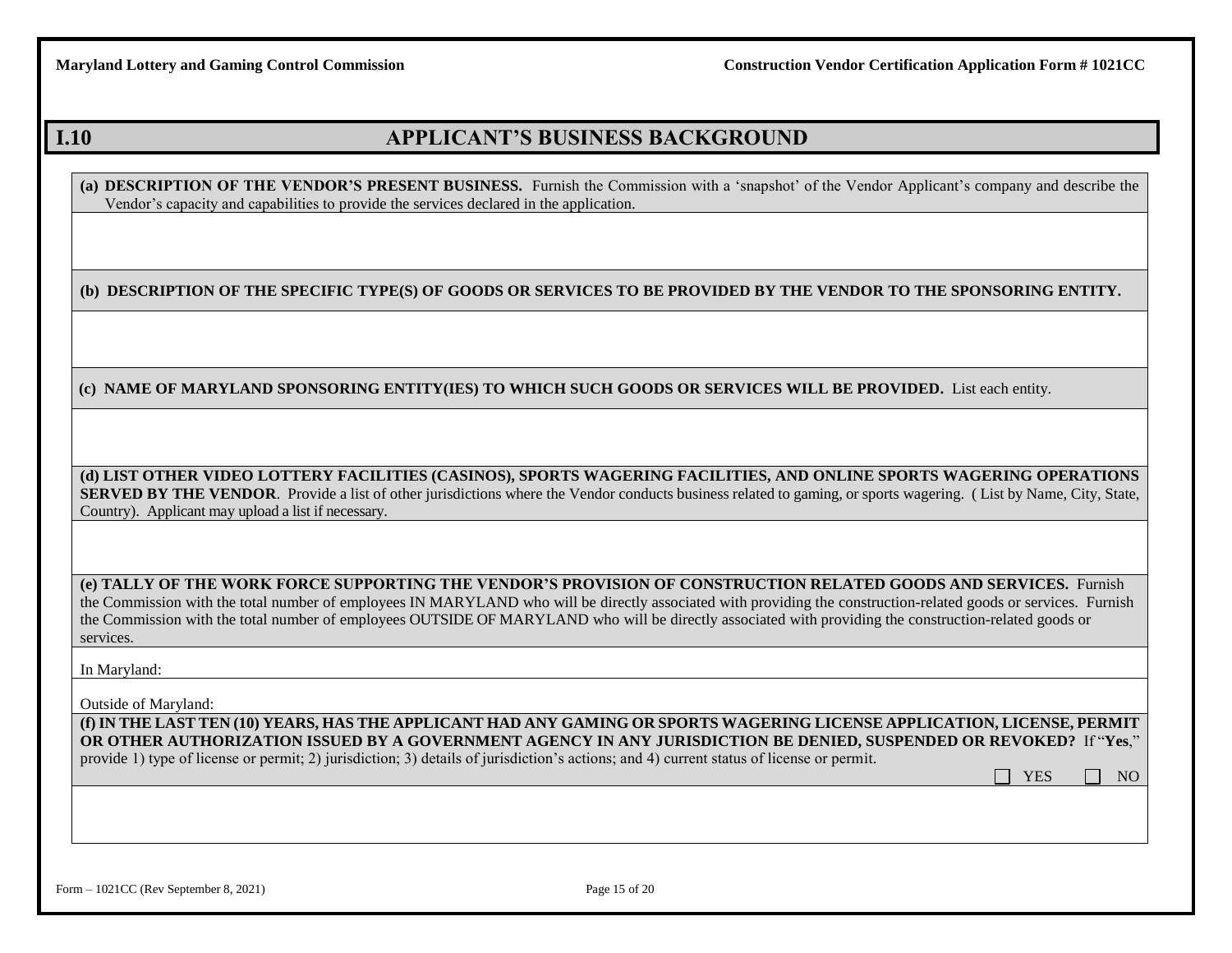### **AUTHORIZATION FOR RELEASE OF INFORMATION (INDIVIDUAL)**

**TO: \_\_\_\_\_\_\_\_\_\_\_\_\_\_\_\_\_\_\_\_\_\_\_\_\_\_\_\_\_\_\_\_\_\_\_\_\_\_\_\_\_\_\_\_\_\_\_\_\_\_\_\_\_\_\_\_\_\_\_\_\_\_\_\_\_\_\_\_\_\_\_\_\_\_\_\_\_\_\_\_\_**

**(Leave blank - to be filled in by the Commission)**

**FROM: \_\_\_\_\_\_\_\_\_\_\_\_\_\_\_\_\_\_\_\_\_\_\_\_\_\_\_\_\_\_\_\_\_\_\_\_\_\_\_\_\_\_\_\_\_\_\_\_\_\_\_\_\_\_\_\_\_\_\_\_\_\_\_\_\_\_\_\_\_\_\_\_\_\_\_\_\_\_**

**(Applicant Affiliate's Printed Name)**

I, the above listed individual, am affiliated with an Applicant who is applying to the Maryland Lottery and Gaming Control Commission ("Commission") for a Non-Gaming and Non-Sports Wagering Construction Vendor Certification. I am affiliated with the Applicant as a/an:

 $\Box$  Owner  $\Box$  Partner  $\Box$  Director  $\Box$  Officer  $\Box$  Supervisor/Manager/Employee  $\Box$  Other

The Commission, and its employees, agents, and vendors, is required by law to conduct an investigation of an Applicant and the Applicant's officers, partners, directors, proprietors, owners, certain employees, and certain other individuals affiliated with the Applicant as deemed necessary.

That investigation requires the Commission to collect and evaluate information about me. By executing this Authorization for Release of Information, I authorize any: Local, State or Federal government unit; commercial or business enterprise, including a consumer reporting agency, a non-profit entity, an individual or any other public or private entity, to release to the Commission any and all information about me that the Commission requests. The requested information may be released in written, verbal, electronic, or any other form.

With respect to any claims or liability arising from the release of the requested information to the Commission, I expressly waive, release, discharge and forever hold harmless and agree to indemnify, the unit, entity, or individual that releases information to the Commission, under the authority of this Authorization.

A photo, facsimile, or electronic copy of this signed and dated Authorization shall be equally effective as an original.

| Signature of Individual Completing Form                                                                                                                                                                                                                                                                                                           |                      | Date                |  |
|---------------------------------------------------------------------------------------------------------------------------------------------------------------------------------------------------------------------------------------------------------------------------------------------------------------------------------------------------|----------------------|---------------------|--|
| <b>Printed Name</b>                                                                                                                                                                                                                                                                                                                               |                      | Title               |  |
|                                                                                                                                                                                                                                                                                                                                                   | <b>NOTARY PUBLIC</b> |                     |  |
| The undersigned, a Notary Public in and for the County of _________________, in the State of<br>certifies that the above named individual appeared in person, and before me, either known to me<br>or satisfactorily proven to be the individual whose name subscribed to the within instrument and signed the Authorization and<br>Notification. |                      | Notary Public       |  |
| <b>Stamp or Seal</b>                                                                                                                                                                                                                                                                                                                              |                      | <b>Printed Name</b> |  |
|                                                                                                                                                                                                                                                                                                                                                   |                      |                     |  |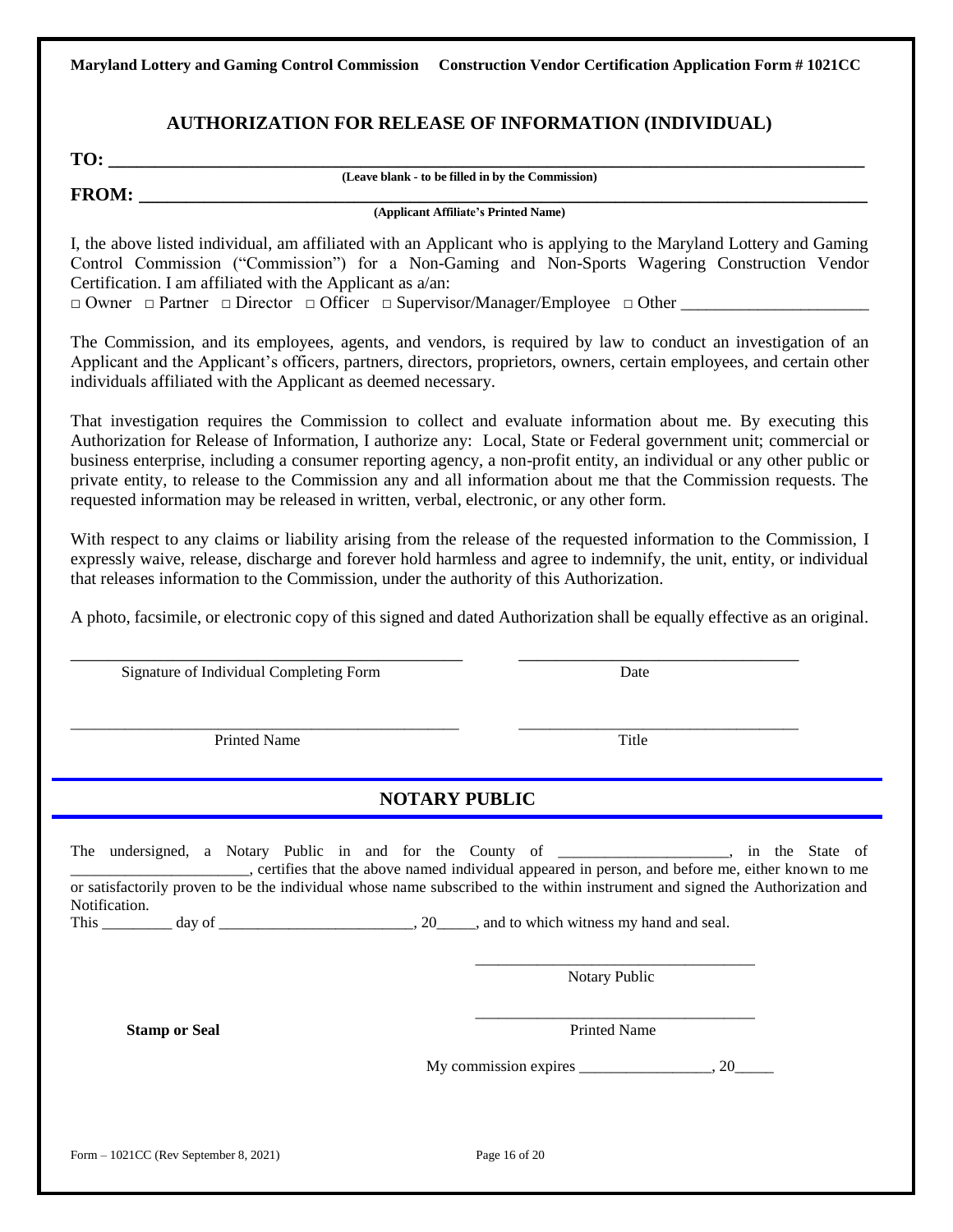### **AUTHORIZATION FOR RELEASE OF INFORMATION (BUSINESS)**

**TO: \_\_\_\_\_\_\_\_\_\_\_\_\_\_\_\_\_\_\_\_\_\_\_\_\_\_\_\_\_\_\_\_\_\_\_\_\_\_\_\_\_\_\_\_\_\_\_\_\_\_\_\_\_\_\_\_\_\_\_\_\_\_\_\_\_\_\_\_\_\_\_\_\_\_\_\_\_\_\_\_\_**

**(Leave blank - to be filled in by the Commission)**

**FROM\_\_\_\_\_\_\_\_\_\_\_\_\_\_\_\_\_\_\_\_\_\_\_\_\_\_\_\_\_\_\_\_\_\_\_\_\_\_\_\_\_\_\_\_\_\_\_\_\_\_\_\_\_\_\_\_\_\_\_\_\_\_\_\_\_\_\_\_\_\_\_\_\_\_\_\_\_\_\_**

**(Printed Name of the Applicant** 

The above listed entity ("Applicant") is applying for a Non-Gaming and Non-Sports Wagering Construction Vendor Certification in the State of Maryland. I am an authorized representative of the above listed Applicant.

I understand that the Maryland Lottery and Gaming Control Commission ("Commission") is required to conduct an investigation of an applicant for a Non-Gaming and Non-Sports Wagering Construction Vendor Certification. That investigation requires the Commission to collect and evaluate information about the entity that I represent. On behalf of the entity, I irrevocably give consent to the Commission, and persons authorized by the Commission, to: (1) verify all information provided in the license application documents; (2) conduct a background investigation of the entity; and to have access to any and all information that the entity has provided to any other jurisdiction seeking a similar license in that jurisdiction, as well as the information obtained by that other jurisdiction during the course of any investigation that it may have conducted about the entity.

That investigation required the Commission to collect and evaluate information about the Applicant. By executing this Authorization for Release of Information, I authorize any: Local, State or Federal government unit; commercial or business enterprise, including a consumer reporting agency, a non-profit entity, an individual or any other public or private entity, to release to the Commission any and all information about the Applicant and its principals that the Commission requests. The requested information may be released in written, verbal, electronic, or any other form.

With respect to any claims or liability arising from the release of the requested information to the Commission, on behalf of the entity, I expressly waive, release, discharge and forever hold harmless and agree to indemnify, the unit, entity, or individual that releases information to the Commission under the authority of this Authorization. Photo, facsimile, or electronic copy of this signed and dated Authorization shall be equally effective as an original.

| Signature of Individual Completing Form<br>My affiliation with the Applicant is: $\Box$ Owner $\Box$ Partner $\Box$ Director $\Box$ Officer $\Box$ Other                                                                                                                                                                                                      | Date                |  |
|---------------------------------------------------------------------------------------------------------------------------------------------------------------------------------------------------------------------------------------------------------------------------------------------------------------------------------------------------------------|---------------------|--|
| <b>Printed Name</b>                                                                                                                                                                                                                                                                                                                                           | Title               |  |
| <b>NOTARY PUBLIC</b>                                                                                                                                                                                                                                                                                                                                          |                     |  |
| The undersigned, a Notary Public in and for the County of _______________, in the State of _______________, certifies that the above named individual appeared in person, and before me, either known to me<br>or satisfactorily proven to be the individual whose name subscribed to the within instrument and signed the Authorization and<br>Notification. |                     |  |
|                                                                                                                                                                                                                                                                                                                                                               | Notary Public       |  |
| <b>Stamp or Seal</b>                                                                                                                                                                                                                                                                                                                                          | <b>Printed Name</b> |  |
|                                                                                                                                                                                                                                                                                                                                                               |                     |  |
| Form $-1021CC$ (Rev September 8, 2021)                                                                                                                                                                                                                                                                                                                        | Page 17 of 20       |  |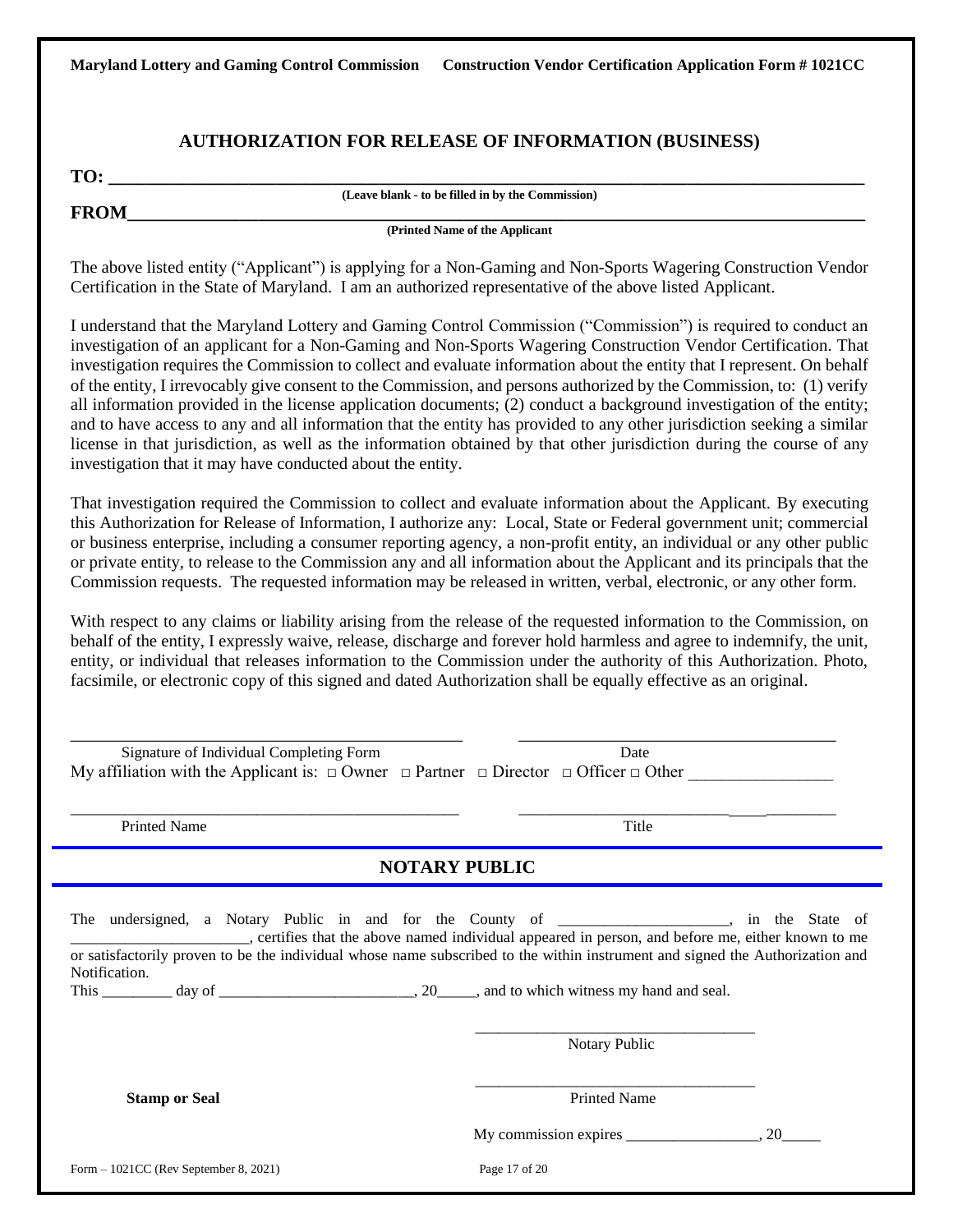### **AFFIDAVIT OF REPRESENTATIVE OF APPLICANT**

I, \_\_\_\_\_\_\_\_\_\_\_\_\_\_\_\_\_\_\_\_\_\_\_\_\_\_\_\_\_\_\_\_\_\_\_\_\_ (printed name), am authorized to complete and execute this Non-Gaming and Non-Sports Wagering Construction Vendor Certification Application on behalf of the Vendor Applicant ("Applicant")\_\_\_\_\_\_\_\_\_\_\_\_\_\_\_\_\_\_\_\_\_\_\_\_\_\_\_\_\_\_\_\_\_\_\_\_\_ (printed name of the Applicant). I am also authorized to provide all of the information requested in this application to the Maryland Lottery and Gaming Control Commission, its employees, agents, and vendors (collectively, "the Commission"), and to make the representations set forth in this Affidavit.

I have read, and understand, every page of this Application. To the best of my knowledge, information, and belief, the information that I have provided on, or attached to, or otherwise submitted in connection with this Application is accurate, complete, and not misleading. I understand that any misrepresentation or omission may lead to the delay or denial of an application for a Construction Vendor Certification, or lead to the delay or denial of an application for certification, or may result in the Commission taking action on the Applicant's application or certification, up to and including cancellation of its certification if it has been approved or denial of an application for certification. I understand that any misrepresentation or omission on this Application may also subject me, or the Applicant that I represent, to civil or criminal liability. I understand and acknowledge that the Applicant has an ongoing duty to promptly notify the Commission if any information it provides the Commission changes.

By a separate Authorization for Release of Information, I am authorizing any entity or individual that has information about the Applicant that I represent, to release that information to the Commission for purposes of its investigation of an Applicant for Construction Vendor Certification.

On behalf of the Applicant and its successors and assigns, I expressly waive, release, discharge, and forever hold harmless and agree to indemnify, the Commission, the State of Maryland, and their employees, agents, and representatives, from liability for any and all claims or legal action arising from any actions that the Commission or the State of Maryland may take related to the collection of information from the Applicant and the use of that information in connection with an investigating the Applicant.

| Signature of Authorized Representative                                                                           | Date                                                                                                                                                                                                                                                                                                                            |
|------------------------------------------------------------------------------------------------------------------|---------------------------------------------------------------------------------------------------------------------------------------------------------------------------------------------------------------------------------------------------------------------------------------------------------------------------------|
| Printed Name of Authorized Representative                                                                        | Title                                                                                                                                                                                                                                                                                                                           |
|                                                                                                                  | <b>NOTARY PUBLIC</b>                                                                                                                                                                                                                                                                                                            |
| Notification.<br>This $\_\_\_\_$ day of $\_\_\_\_\_\_\_$ , 20 $\_\_\_\$ , and to which witness my hand and seal. | The undersigned, a Notary Public in and for the County of _________________, in the State of<br>ertifies that the above named individual appeared in person, and before me, either known to me<br>or satisfactorily proven to be the individual whose name subscribed to the within instrument and signed the Authorization and |
|                                                                                                                  | Notary Public                                                                                                                                                                                                                                                                                                                   |
| <b>Stamp or Seal</b>                                                                                             | <b>Printed Name</b>                                                                                                                                                                                                                                                                                                             |
|                                                                                                                  | My commission expires $\frac{\ }{\ }$ 20                                                                                                                                                                                                                                                                                        |
| Form $-1021CC$ (Rev September 8, 2021)                                                                           | Page 18 of 20                                                                                                                                                                                                                                                                                                                   |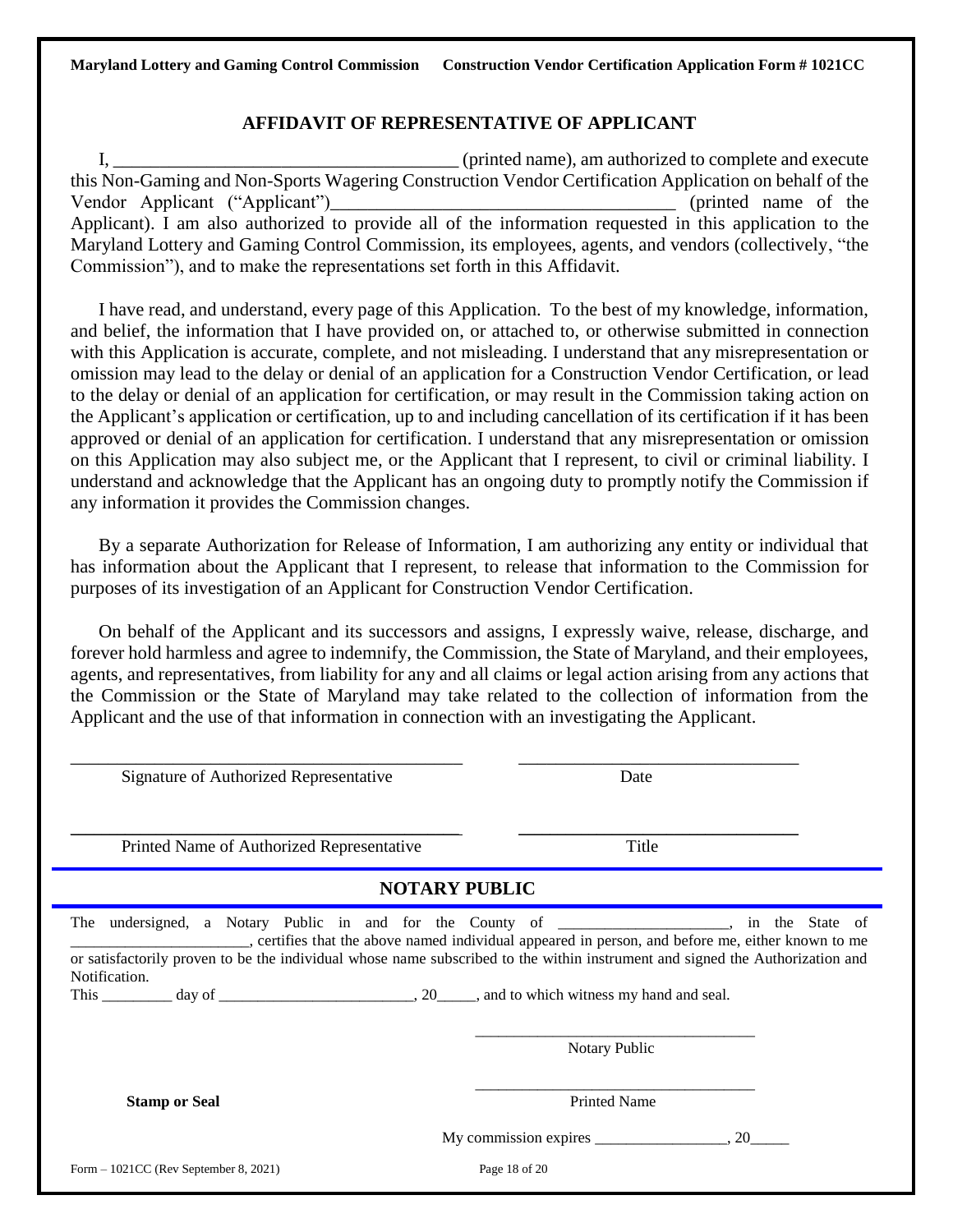### **ACKNOWLEGEMENT AND DISCLOSURE**

I, \_\_\_\_\_\_\_\_\_\_\_\_\_\_\_\_\_\_\_\_\_\_\_\_\_\_\_\_\_\_\_ (name of the Representative of an Applicant), the Representative of an Applicant for a Non-Gaming and Non-Sports Wagering Construction Vendor Certification, understand and acknowledge with my initials and signature the following:

I, \_\_\_\_\_\_\_\_\_\_\_\_\_\_\_\_\_\_\_\_\_\_\_\_\_\_\_\_\_\_\_ (name of the Representative of an Applicant), am applying for a Non-Gaming and Non-Sports Wagering Construction Vendor Certification on behalf of the Vendor Applicant ("Applicant")  $\qquad \qquad$  (name of the Vendor Applicant). The Applicant cannot conduct business with a Maryland Sponsoring Entity as described in Section A.1 of this Application, unless the Commission approves the Applicant. The Applicant must meet and maintain the legal requirements for approval, to include continuous Maryland SDAT compliance. The Commission, through its employees, agents and vendors, is required by law to conduct an investigation into the suitability of an Applicant for a Non-Gaming and Non-Sports Wagering Construction Vendor Certification. Initials\_\_\_\_\_\_\_\_

During the investigation, the Commission is required to collect and evaluate various kinds of information or reports to determine if Applicants meet the eligibility and qualification requirements for certification. The background investigation will include, but not be limited to, information or reports about the Applicant's: character; general reputation; personal characteristics, including honesty and integrity; financial stability; debts to State agencies; criminal records, records of involvement with federal, state or other law enforcement agencies as specified in the application, or record of involvement with any litigation. As a representative, I have the right to request a complete and accurate disclosure of the nature and scope of the investigation and a copy of a summary of the Applicant's rights under federal credit reporting law. Initials

I am requesting that the Commission, through its employees, agents or vendors, obtain this information about the Applicant to evaluate their eligibility for approval. I acknowledge that this disclosure and authorization remain in effect during the time the application is pending and for the duration of any Non-Gaming or Non-Sports Wagering Construction Vendor Certification. Initials\_\_\_\_\_\_\_\_

By separate Authorization for Release of Information, I am authorizing any entity or individual that has information about the Applicant that I represent, to release that information to the Commission for purposes of its investigation of an Applicant for a Non-Gaming and Non-Sports Wagering Construction Vendor Certification.

Initials\_\_\_\_\_\_\_\_

| Signature of Individual Completing Form | Date                                                                                                                                                                                                                                                                                                                                             |
|-----------------------------------------|--------------------------------------------------------------------------------------------------------------------------------------------------------------------------------------------------------------------------------------------------------------------------------------------------------------------------------------------------|
| <b>Printed Name</b>                     | Title                                                                                                                                                                                                                                                                                                                                            |
|                                         | <b>NOTARY PUBLIC</b>                                                                                                                                                                                                                                                                                                                             |
| Notification.                           | The undersigned, a Notary Public in and for the County of ________________, in the State of<br>certifies that the above named individual appeared in person, and before me, either known to me<br>or satisfactorily proven to be the individual whose name subscribed to the within instrument and signed the Authorization and<br>Notary Public |
| <b>Stamp or Seal</b>                    | <b>Printed Name</b><br>My commission expires $\frac{\ }{\ }$ , 20                                                                                                                                                                                                                                                                                |
| Form $-1021CC$ (Rev September 8, 2021)  | Page 19 of 20                                                                                                                                                                                                                                                                                                                                    |